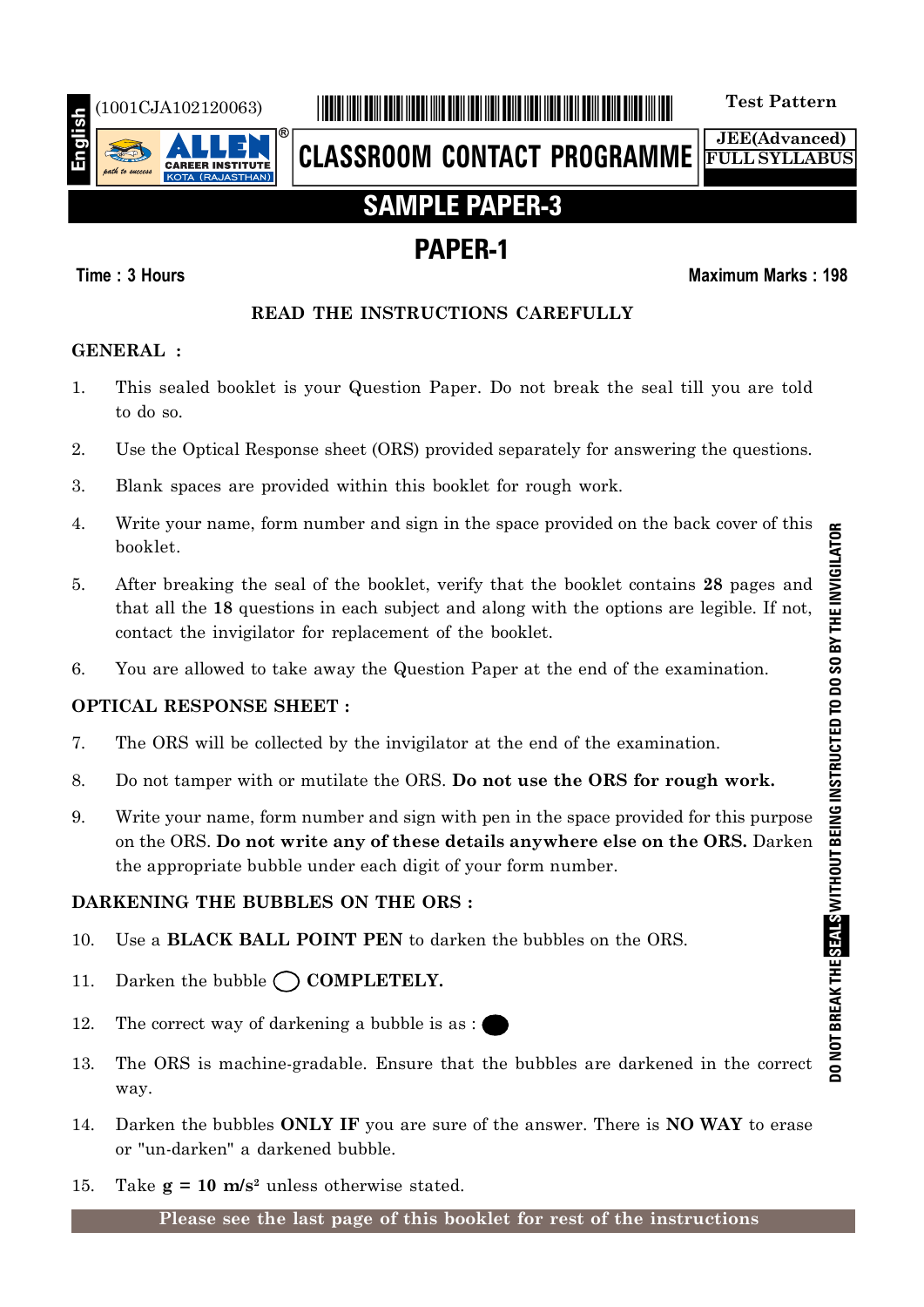ALLEN\_

| <b>SOME USEFUL CONSTANTS</b>     |                                                                                                               |                                                                                                     |  |  |  |
|----------------------------------|---------------------------------------------------------------------------------------------------------------|-----------------------------------------------------------------------------------------------------|--|--|--|
|                                  | $H = 1$ , $B = 5$ , $C = 6$ , $N = 7$ , $O = 8$ , $F = 9$ , $Al = 13$ , $P = 15$ , $S = 16$ ,<br>Atomic No. : |                                                                                                     |  |  |  |
|                                  | $Cl = 17$ , $Br = 35$ , $Xe = 54$ , $Ce = 58$                                                                 |                                                                                                     |  |  |  |
| Atomic masses :                  |                                                                                                               | $H = 1$ , $Li = 7$ , $B = 11$ , $C = 12$ , $N = 14$ , $O = 16$ , $F = 19$ , $Na = 23$ , $Mg = 24$ , |  |  |  |
|                                  |                                                                                                               | Al = 27, P = 31, S = 32, Cl = 35.5, Ca=40, Fe = 56, Br = 80, I = 127,                               |  |  |  |
|                                  | $Xe = 131$ , Ba=137, Ce = 140,                                                                                |                                                                                                     |  |  |  |
| Boltzmann constant               |                                                                                                               | $k = 1.38 \times 10^{-23} \text{ J} \text{K}^{-1}$                                                  |  |  |  |
| Coulomb's law constant           |                                                                                                               | $\frac{1}{4\pi\epsilon_0}$ = 9 × 10 <sup>9</sup>                                                    |  |  |  |
| Universal gravitational constant |                                                                                                               | $G = 6.67259 \times 10^{-11} \text{ N} - \text{m}^2 \text{ kg}^{-2}$                                |  |  |  |
| Speed of light in vacuum         |                                                                                                               | $c = 3 \times 10^8 \text{ ms}^{-1}$                                                                 |  |  |  |
| Stefan-Boltzmann constant        |                                                                                                               | $\sigma = 5.67 \times 10^{-8}$ Wm <sup>-2</sup> -K <sup>-4</sup>                                    |  |  |  |
| Wien's displacement law constant |                                                                                                               | $b = 2.89 \times 10^{-3} \text{ m-K}$                                                               |  |  |  |
| Permeability of vacuum           |                                                                                                               | $\mu_0 = 4\pi \times 10^{-7} \text{ NA}^{-2}$                                                       |  |  |  |
| Permittivity of vacuum           |                                                                                                               | $\epsilon_0 = \frac{1}{\mu_0 c^2}$                                                                  |  |  |  |
| <b>Planck constant</b>           |                                                                                                               | $h = 6.63 \times 10^{-34}$ J-s                                                                      |  |  |  |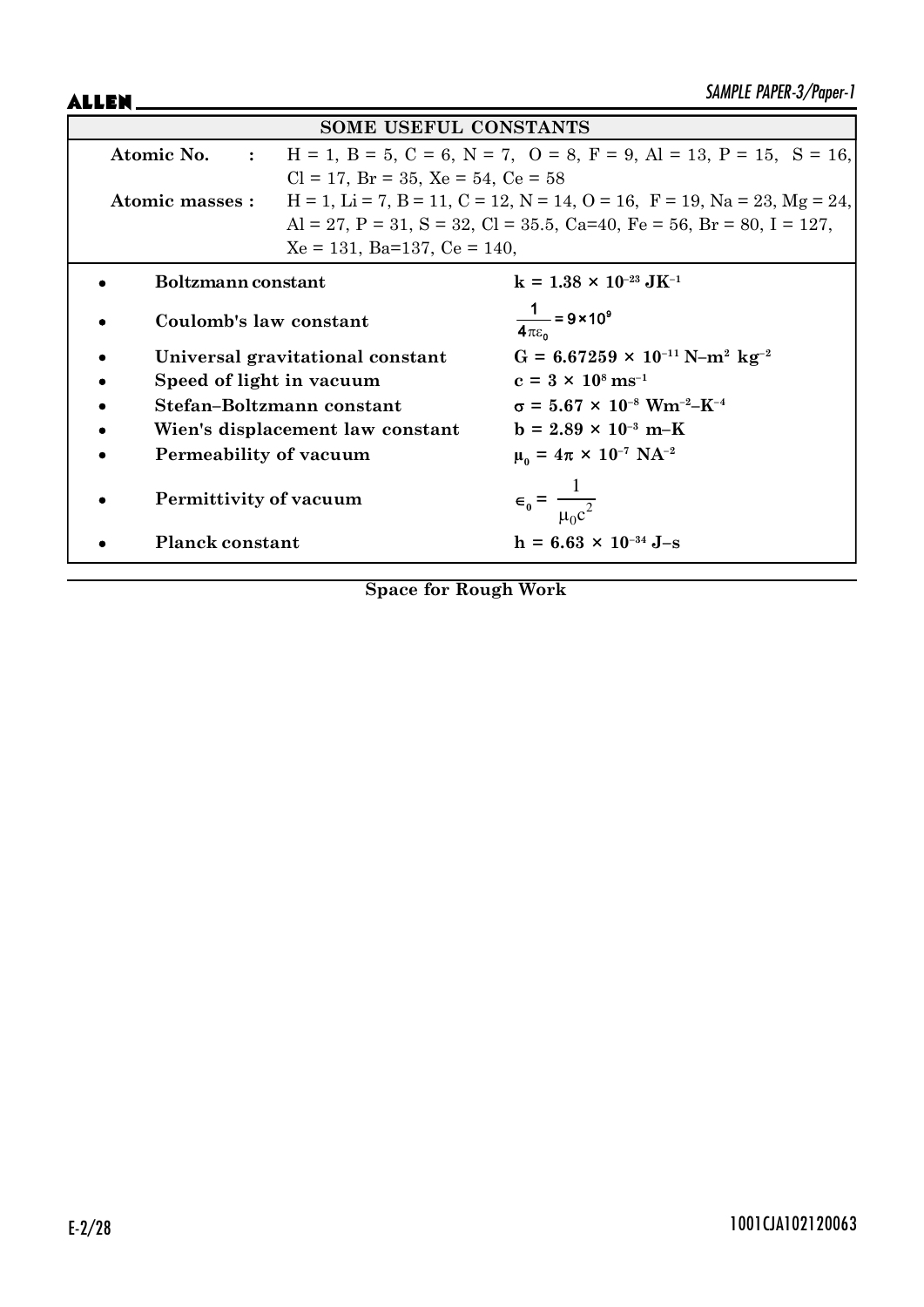## **HAVE CONTROL** o **HAVE PATIENCE** o **HAVE CONFIDENCE 100% SUCCESS**

# **BEWARE OF NEGATIVE MARKING**

## **PART-1 : PHYSICS**

**SECTION–I(i) : (Maximum Marks : 18)**

- This section contains **SIX** questions.
- Each question has **FOUR** options (A), (B), (C) and (D). **ONLY ONE** of these four options is correct.
- For each question, darken the bubble corresponding to the correct option in the ORS.
- For each question, marks will be awarded in <u>one of the following categories</u> :

*Full Marks* : +3 If only the bubble corresponding to the correct option is darkened. *Zero Marks* : 0 If none of the bubbles is darkened. *Negative Marks* : –1 In all other cases

**1.** A particle of mass m is moving along the x-axis with speed v when it collides with a particle of mass 2m initially at rest. After the collision, the first particle has come to rest and the second particle has split into two equal-mass pieces that are shown in the figure. Which of the following statements correctly describes the speeds of the two pieces ? ( $\theta > 0$ )



- (A) Each piece moves with speed v.
- (B) Each piece moves with speed v/2.
- (C) One of the pieces moves with speed  $v/2$ , the other moves with speed greater than  $v/2$
- (D) Each piece moves with speed greater than v/2.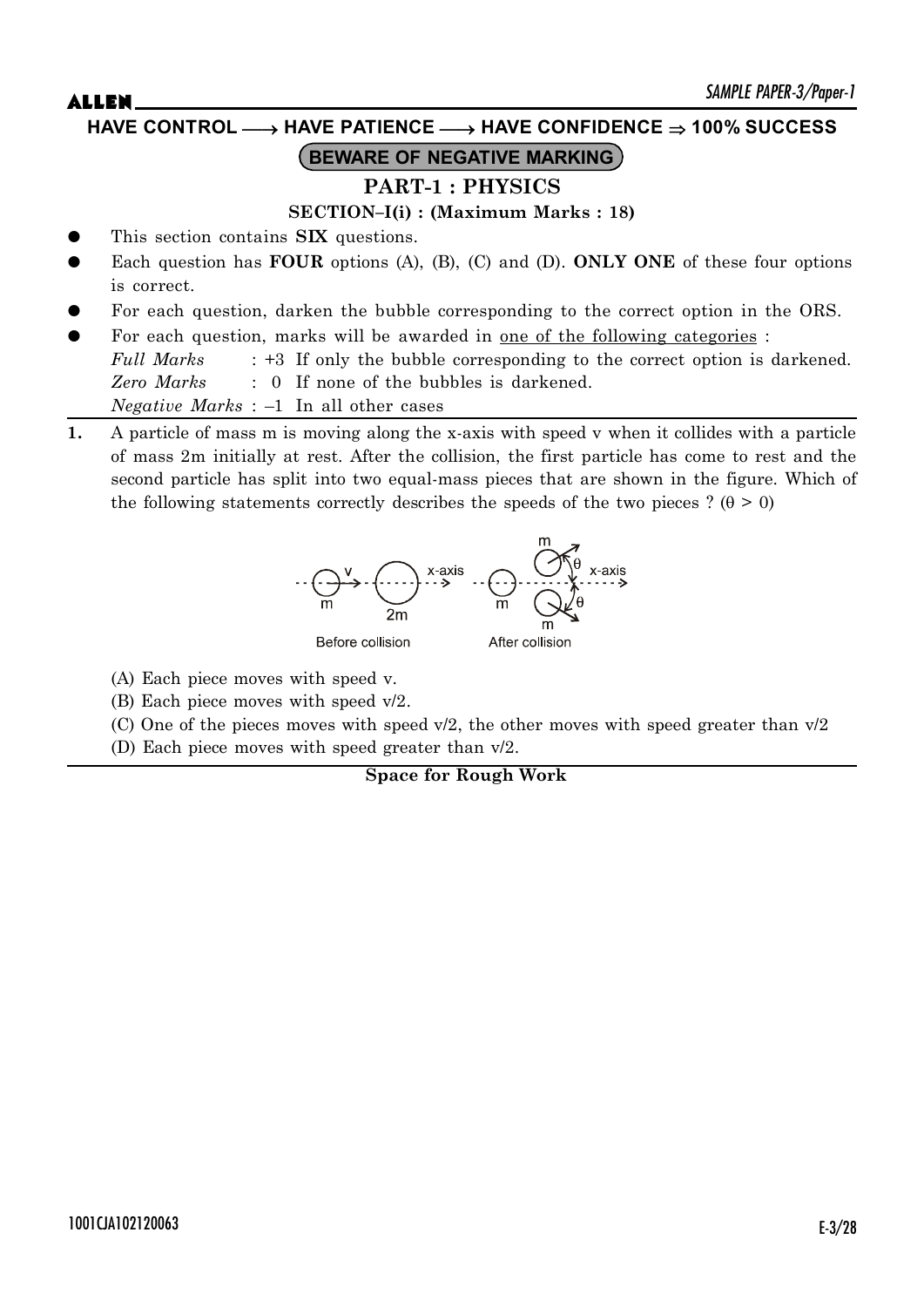**2** Two particles having positive charges +Q and +2Q are fixed at equal distance x from centre of a conducting sphere having zero net charge and radius r as shown. Initially the switch S is open. After the switch S is closed, the net charge flowing out of sphere is



(A) 
$$
\frac{Qr}{x}
$$
 \t\t (B)  $-\frac{Qr}{x}$  \t\t (C)  $\frac{3Qr}{x}$  \t\t (D)  $-\frac{3Qr}{x}$ 

**3.** A time varying uniform magnetic field, varying at constant rate 1 T/sec exists in a circular region of radius 200 m centered at  $(0, -100)$ . A conducting wire is placed along  $y = \sin k x$ , where k = 1 rad/m, from  $x = -\pi$  to +  $\pi$ . Find the magnitude of e.m.f. generated in the wire.



## E-4/28 1001CJA102120063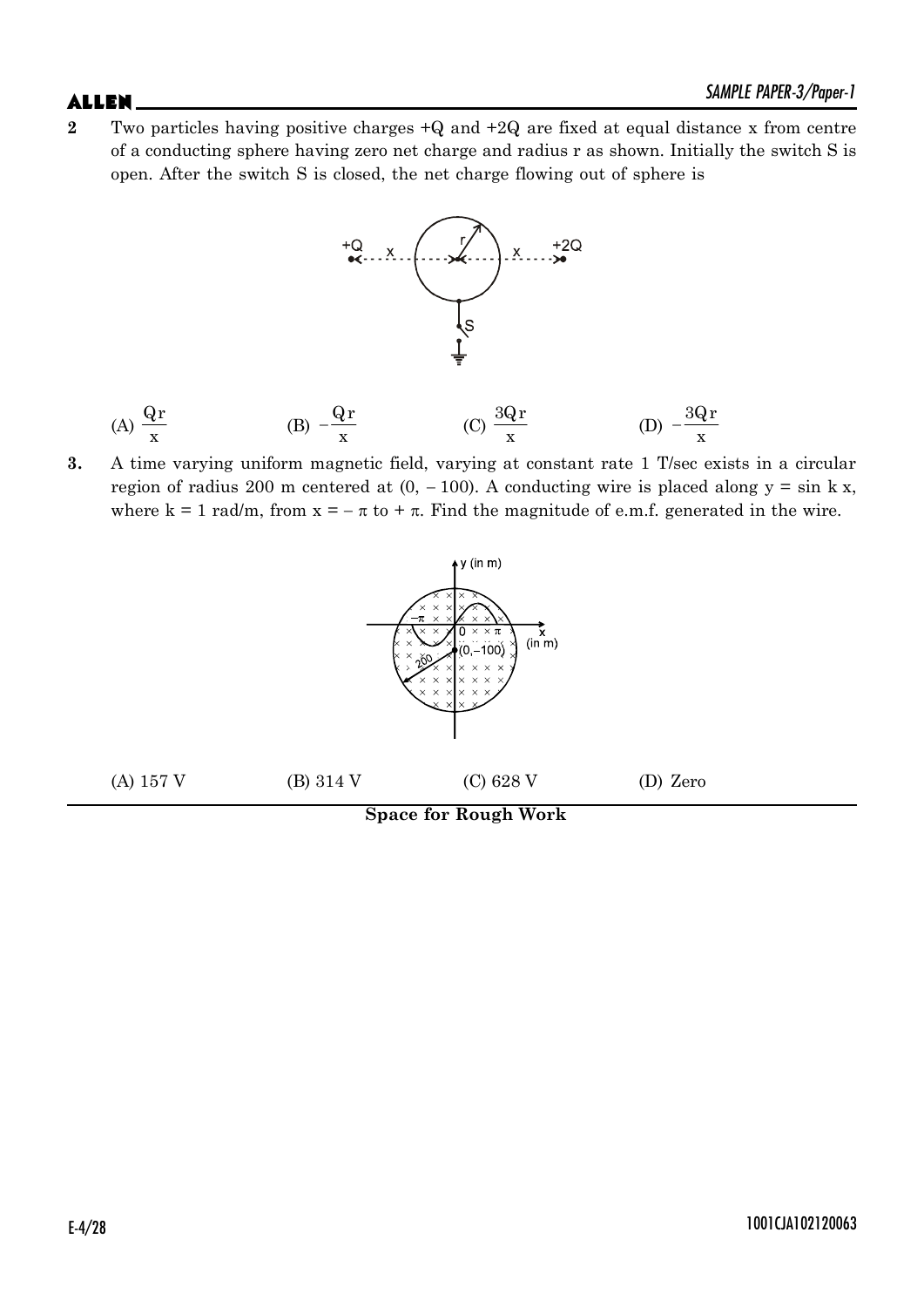- **4.** A stick of uniform cross-sectional area, length 3 m and relative density 0.4 is hinged, to one of its ends at a point 1 m deep inside water. When a weight of 600 g is suspended at the other end, it rests in equilibrium making an angle of 60° with the vertical. Determine the cross-section area of the stick. (A) 90 cm<sup>2</sup> (B) 180 cm<sup>2</sup> (C)  $45 \text{ cm}^2$ (D) 22.5 cm<sup>2</sup>
- **5.** A prism of angle A and refractive index 2 is surrounded by medium of refractive index  $\sqrt{3}$ . A ray is incident on side PQ at an angle of incidence i  $(0 \le i \le 90^{\circ})$  as shown. The refracted ray is then incident on side PR of prism. The minimum angle A of prism for which ray incident on side PQ does not emerge out of prism from side PR (for any value of i) is



| $(A) 30^{\circ}$ | (B) $45^{\circ}$ | $(C)$ 60° | (D) $120^\circ$ |
|------------------|------------------|-----------|-----------------|
|                  |                  |           |                 |

**6.** Find the temperature of equilibrium of a perfectly black disc exposed normally to the Sun's ray on the surface of Earth. Imagine that it has a nonconducting backing so that it can radiate only to hemisphere of space. Assume temperature of surface of Sun = 6200 K, radius of sun =  $6.9 \times 10^8$  m, distance between the Sun and the Earth =  $1.5 \times 10^{11}$  m. Stefan's constant =  $5.7 \times 10^{-8}$  W/m<sup>2</sup>.K<sup>4</sup>

(A) 420.5 K (B) 430 k (C) 210 k (D) 105 k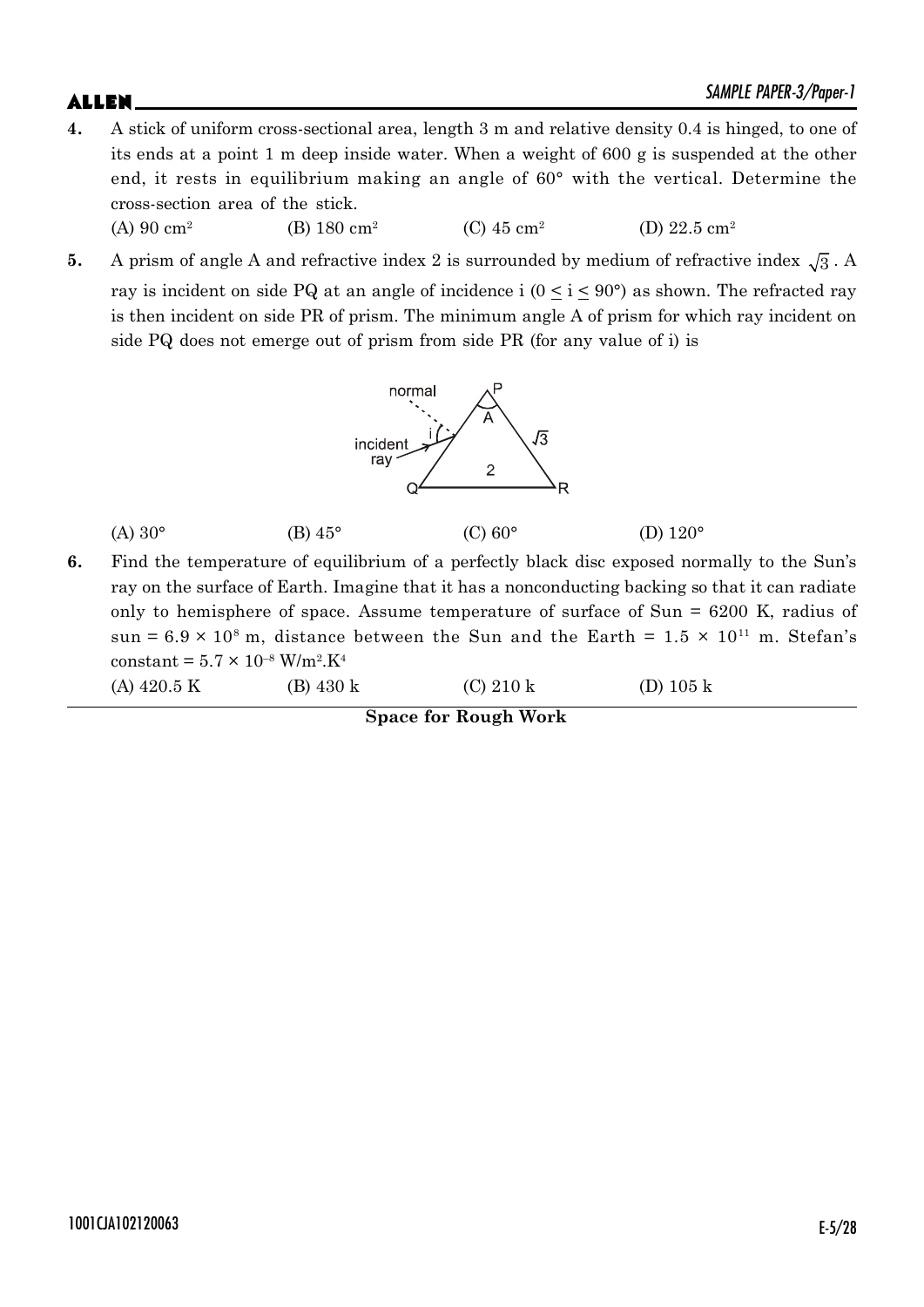## $\mathsf{ALLEN}$   $\blacksquare$

## **SECTION-I(ii) : (Maximum Marks: 24)**

- This section contains **SIX** questions.
- Each question has **FOUR** options for correct answer(s). **ONE OR MORE THAN ONE** of these four option(s) is (are) correct option(s).
- For each question, choose the correct option(s) to answer the question.
- Answer to each question will be evaluated according to the following marking scheme: *Full Marks* : +4 If only (all) the correct option(s) is (are) chosen.

| <i>Partial Marks</i> : +3 If all the four options are correct but ONLY three options are chosen. |
|--------------------------------------------------------------------------------------------------|
|                                                                                                  |

- *Partial Marks* : +2 If three or more options are correct but ONLY two options are chosen, both of which are correct options.
- *Partial Marks* : +1 If two or more options are correct but ONLY one option is chosen and it is a correct option.

*Zero Marks* : 0 If none of the options is chosen (i.e. the question is unanswered). *Negative Marks* : –2 In all other cases.

- z **For Example :** If first, third and fourth are the **ONLY** three correct options for a question with second option being an incorrect option; selecting only all the three correct options will result in +4 marks. Selecting only two of the three correct options (e.g. the first and fourth options), without selecting any incorrect option (second option in this case), will result in  $+2$  marks. Selecting only one of the three correct options (either first or third or fourth option), without selecting any incorrect option (second option in this case), will result in +1 marks. Selecting any incorrect option(s) (second option in this case), with or without selection of any correct option(s) will result in –2 marks.
- **7.** If the potential difference applied across a Coolidge tube is decreased,
	- (A) the wavelength of the  $K_a$  line will remain same
	- (B) the wavelength of the  $K_{\beta}$  line will increase
	- (C) the difference in wavelength between the  $K_a$  and  $K_\beta$  lines will remain same
	- (D) none of the above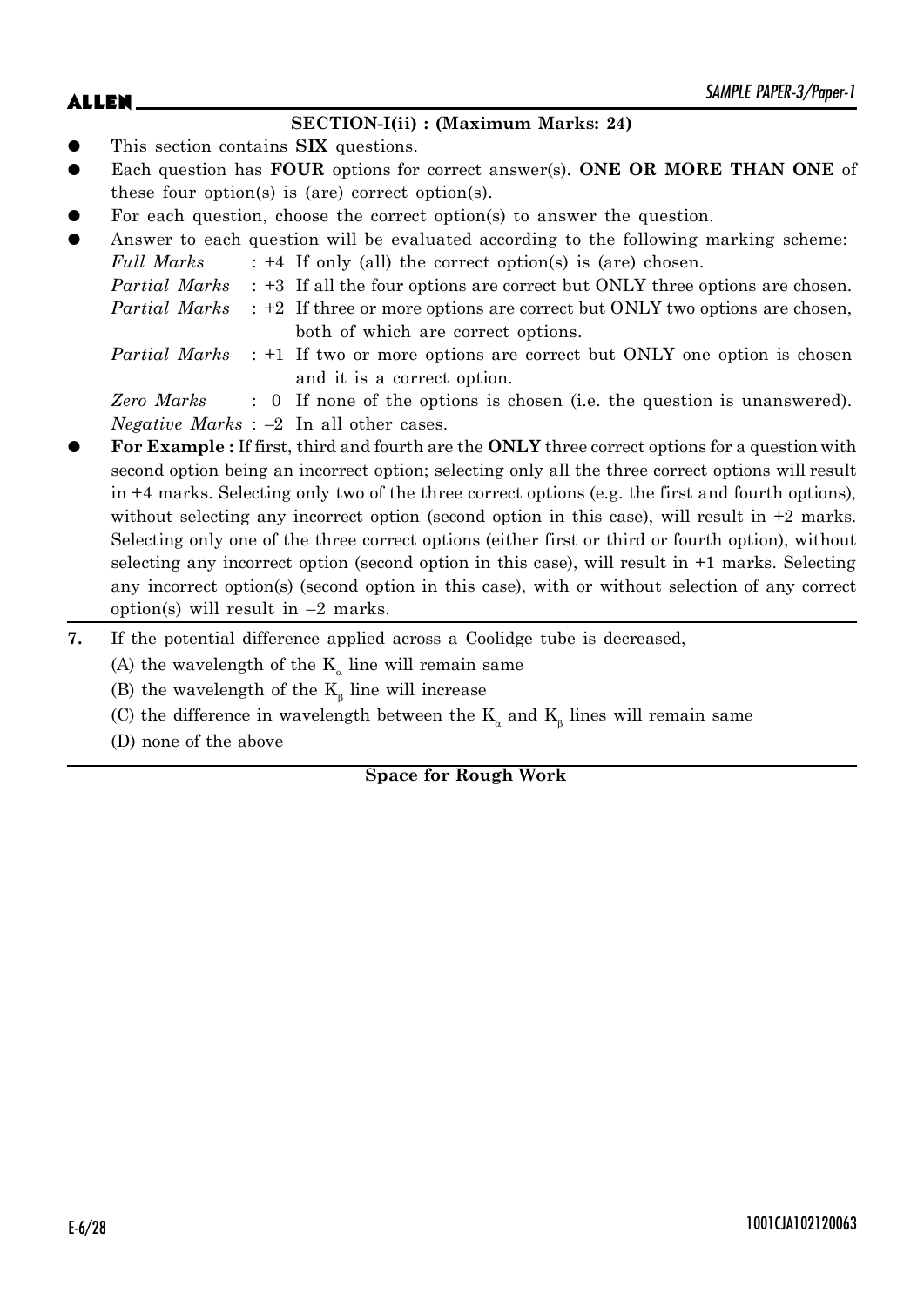$\mathsf{ALLEN}$   $\blacksquare$ **8.** Coefficient of friction between the two blocks is 0.3 whereas the surface *AB* is smooth.  $(g = 10 \text{ ms}^{-2})$ 



- (A) Acceleration of the system of masses is  $5.866 \text{ ms}^{-2}$
- (B) Tension  $T_1$  in the string is 17.7 N
- (C) Tension  $T<sub>2</sub>$  in the string is about 41.4 N
- (D) Acceleration of 10 kg mass is 7.55 ms–2
- **9.** In the figure shown, the plank is being pulled to the right with a constant speed v. If the cylinder does not slip then :



- (A) the speed of the centre of mass of the cylinder is 2v.
- (B) the speed of the centre of mass of the cylinder is zero.
- (C) the angular velocity of the cylinder is v/R.
- (D) the angular velocity of the cylinder is zero.
- **10.** A cylindrical block of density  $\rho$  is partially immersed in a liquid of density 3 $\rho$ . The plane surface of the block remains parallel to the surface of the liquid. The height of the block is 60cm. The block performs SHM when displaced from its mean position. [Use  $g = 9.8$  m/s<sup>2</sup>] (A) The maximum amplitude is 20 cm (B) The maximum amplitude is 40 cm
	- (C) The time period will be  $2\pi/7$  seconds (D) None

**Space for Rough Work**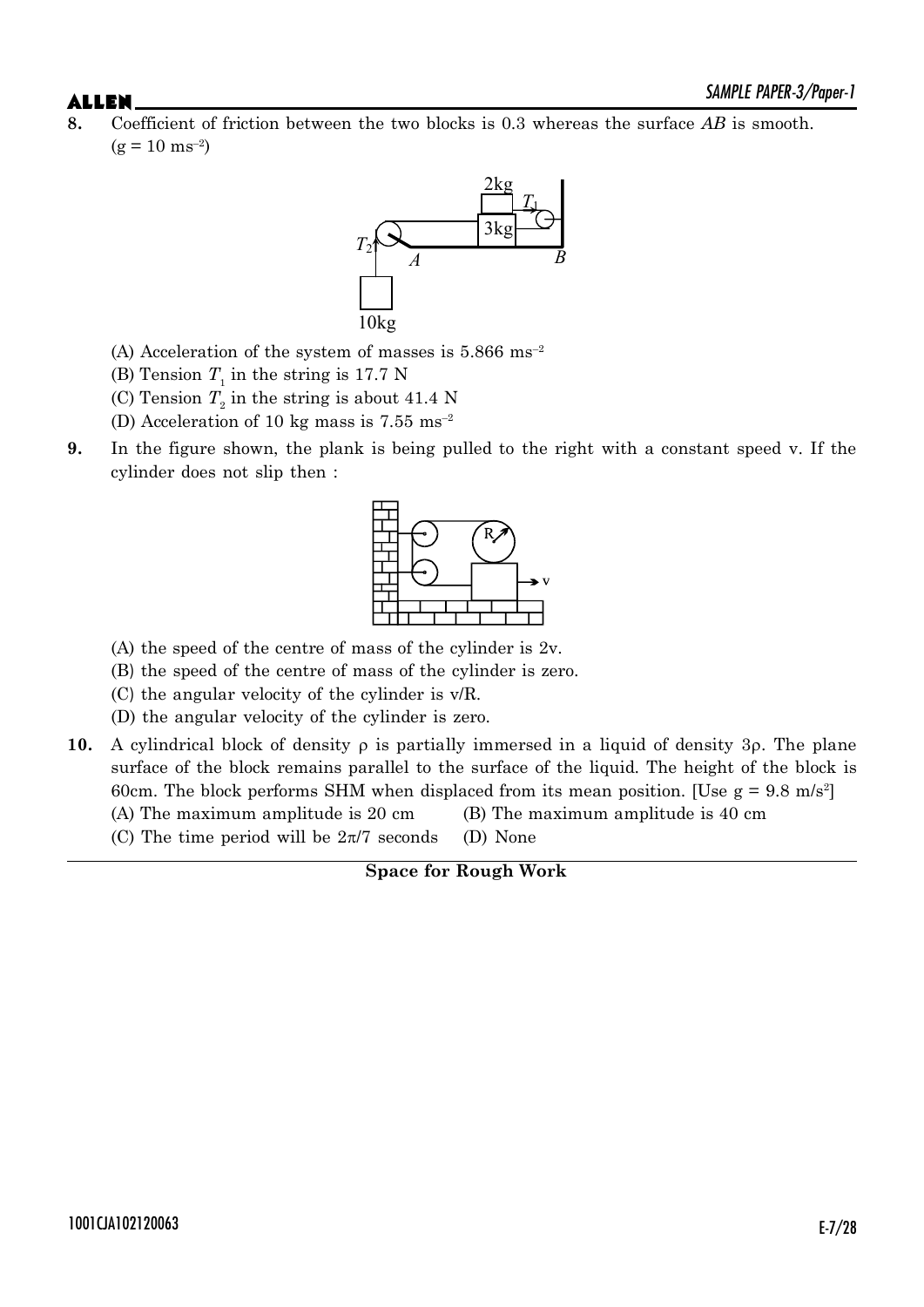**11.** For a certain transverse standing wave on a long string, an antinode is formed at  $x = 0$  and next to it, a node is formed at  $x = 0.10$  m. The displacement y(t) of the string particle at  $x = 0$ is shown in figure.



- (A) Transverse displacement of the particle at  $x = 0.05m$  and  $t = 0.05 s$  is  $-2\sqrt{2}$  cm.
- (B) Transverse displacement of the particle at  $x = 0.04$  m and  $t = 0.025$  s is  $-2\sqrt{2}$  cm.
- (C) Speed of the travelling waves that interfere to produce this standing wave is 2 m/s.

(D) The transverse velocity of the string particle at  $x = \frac{1}{15}$  m and  $t = 0.1$  s is 20  $\pi$  cm/s

- **12.** A ball tied to the end of a string swings in a vertical circle under the influence of gravity (A) When the string makes an angle 90º with the vertical, the tangential acceleration is zero & radial acceleration is somewhere between maximum and minimum
	- (B) When the string makes an angle 90º with the vertical, the magnitude of tangential acceleration is maximum & radial acceleration is somewhere between maximum and minimum
	- (C) At no place in the circular motion, tangential acceleration is equal to radial acceleration
	- (D) Throughout the path whenever radial acceleration has its extreme value, the tangential acceleration is zero.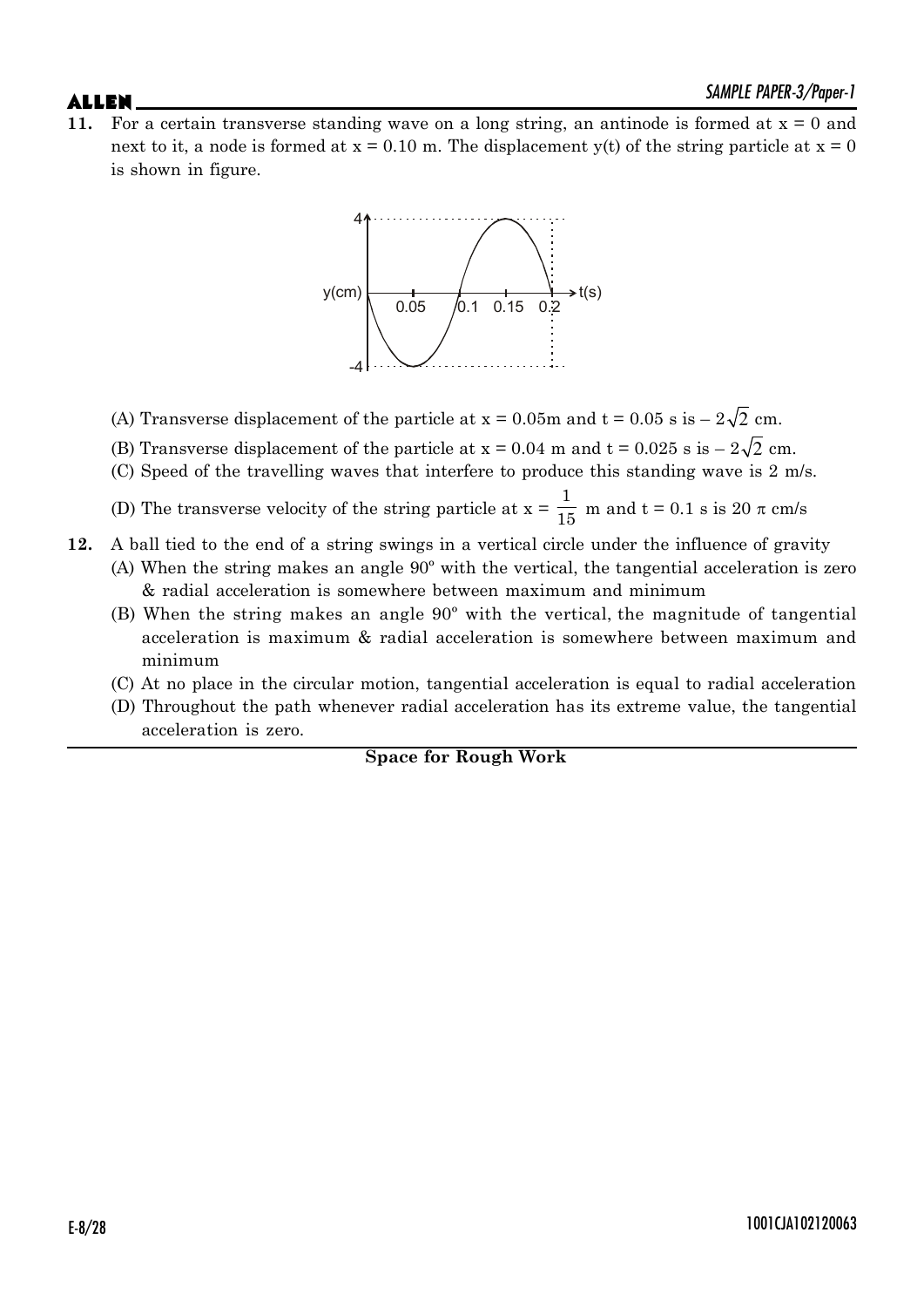## $\mathsf{ALLEN}$   $\blacksquare$

## **SECTION-II : (Maximum Marks: 24)**

- This section contains **SIX** questions.
- The answer to each question is a **NUMERICAL VALUE**.
- For each question, enter the correct numerical value (in decimal notation, truncated/roundedoff to the **second decimal place**; e.g. 6.25, 7.00, –0.33, –.30, 30.27, –127.30, if answer is 11.36777..... then both 11.36 and 11.37 will be correct) by darken the corresponding bubbles in the ORS.

**For Example :** If answer is –77.25, 5.2 then fill the bubbles as follows.



- Answer to each question will be evaluated according to the following marking scheme: *Full Marks* : +4 If ONLY the correct numerical value is entered as answer. *Zero Marks* : 0 In all other cases.
- **1.** Sharp image of extended object which is placed perpendicular to the principle axis of a lens is  $\eta$  times that of the object for a particular position of object on a screen. Without disturbing the position of object and screen, by shifting lens a position can be obtained where the sharp image is  $1/\eta$  times that of object. Ratio of difference between the two positions of lens to the focal length of lens for  $\eta = 5$  is: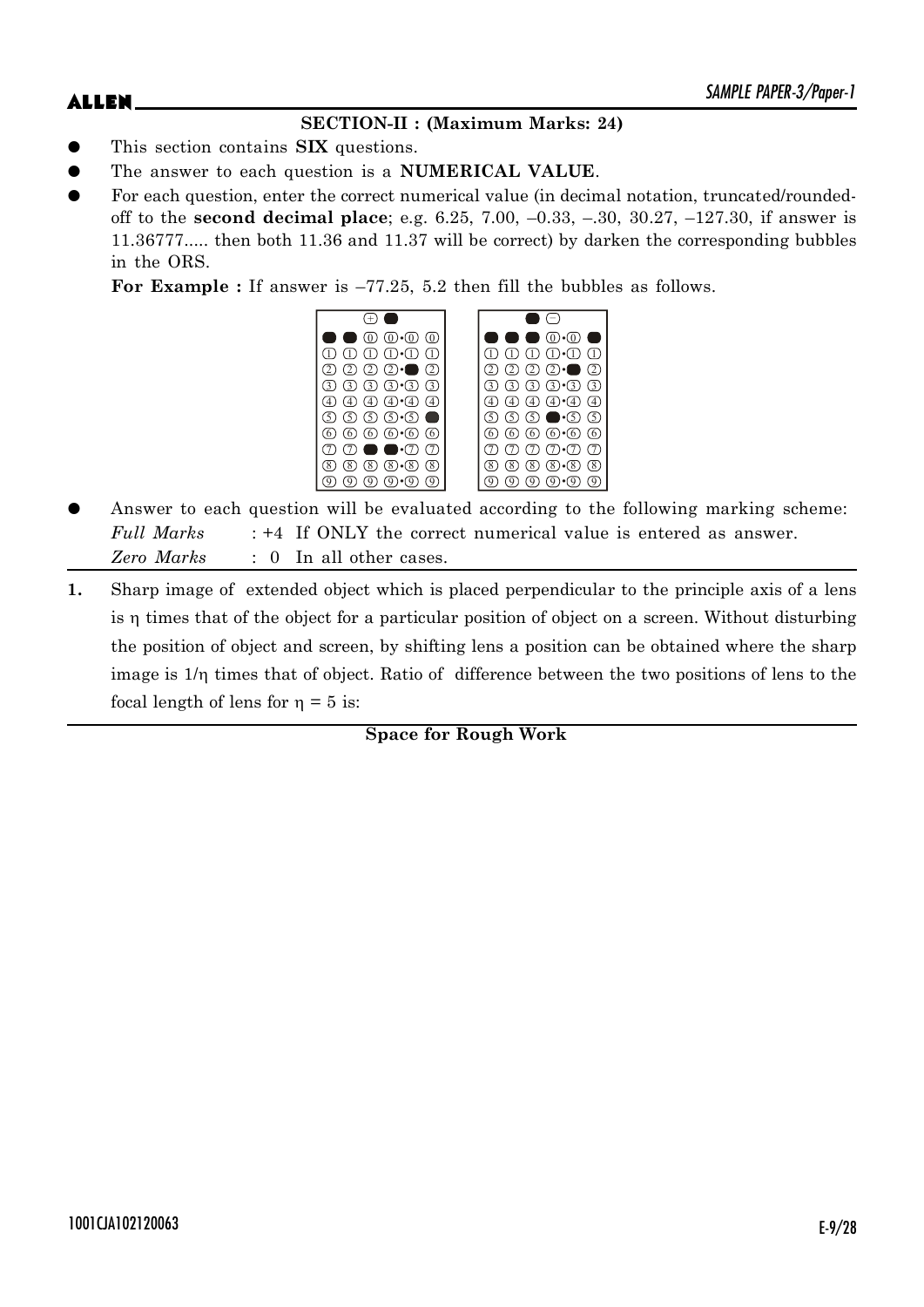## $\mathsf{ALLEN}$   $\blacksquare$

**2.** In the figure shown, segments AB, BC, CD and DA, as well as the diagonal segments AC and BD have a resistance  $2\Omega$  each. The mid points of the diagonal wires are soldered with each other. Find the effective resistance between the mid points of sides AD and CD.



**3.** A capacitor of capacitance  $10\mu$ F is charged up to a potential difference of 2 V and then the cell is removed. Now it is connected to a cell of emf 4 V and is charged fully. In both cases the polarities of the two cells are in the same directions. Total heat produced in the charging process by 4V cell is : (in mJ)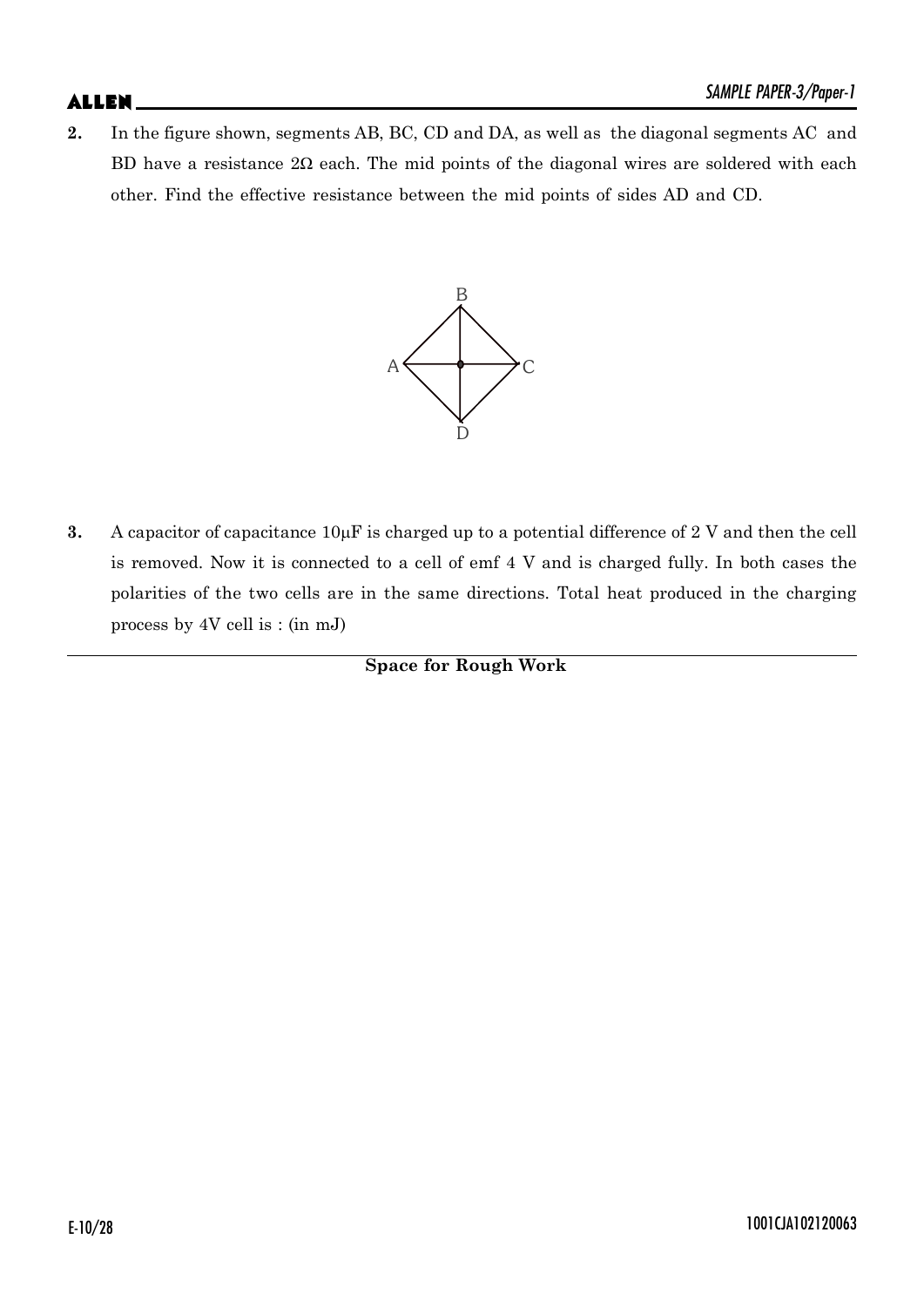- **4.** In order to impart an angular velocity to an earth satellite, the geomagnetic field can be used. Find the maximum possible angular velocity (in  $10^{-2}$  rad/s) about its own axis gained by the satellite if a storage battery with a capacity of  $Q = 5$  Amp–hours is discharged suddenly through a coil of  $N = 20$  turns wound around the satellite's surface along the circumference of the largest circle. The satellite has a mass of  $m = 10<sup>3</sup>$  kg and is a thin walled uniform sphere. The geomagnetic field is parallel to the winding plane and its flux density is  $B = 0.5$  Gauss.  $(1$  Gauss =  $10^{-4}$  Tesla)
- **5.** Interference fringes were produced using white light in a double slit arrangement. When a mica sheet of uniform thickness of refractive index 1.6 (relative to air) is placed in the path of light from one of the slits, the central fringe moves through some a distance. This distance is equal to the width of 30 interference bands if light of wavelength 4800 Å is used. The thickness  $(in \mu m)$  of mica is :
- **6.** A box of dimensions  $1.5 \text{ m} \times 0.75 \text{ m} \times 0.75 \text{ m}$  and mass 250 kg rests on a truck with the smaller face down. If the acceleration of the truck is gradually increased what is the minimum value of friction coefficient for which the box topples before it slides ?

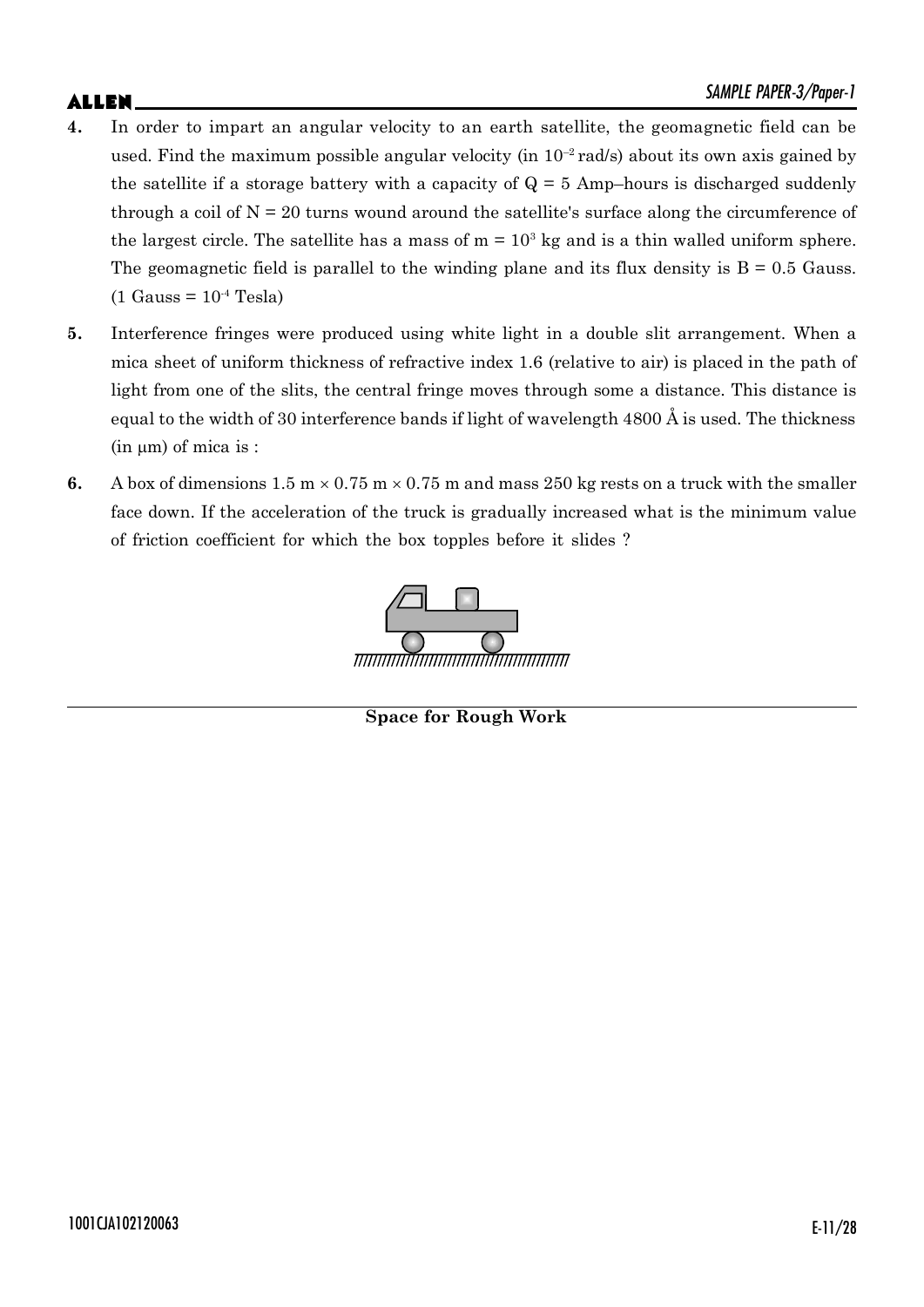## **PART-2 : CHEMISTRY**

### **SECTION–I(i) : (Maximum Marks : 18)**

- z This section contains **SIX** questions.
- Each question has **FOUR** options (A), (B), (C) and (D). **ONLY ONE** of these four options is correct.
- For each question, darken the bubble corresponding to the correct option in the ORS.
- For each question, marks will be awarded in one of the following categories : *Full Marks* : +3 If only the bubble corresponding to the correct option is darkened. *Zero Marks* : 0 If none of the bubbles is darkened. *Negative Marks* : –1 In all other cases
- **1.** The bond enthalpies of C–C, C=C and  $C \equiv C$  bonds are 348, 610 and 835 kJ/mol, respectively, at 298 K and 1 bar. The enthalpy of polymerization per mole of 2-Butyne at 298 K and 1 bar, as shown below, is

 $nCH_3C \equiv CCH_3(g) \rightarrow \text{+CH}_7\text{-CH}=CH\text{-} CH_2\text{-}h(g)$ (A)  $-123 \text{ kJ}$  (B)  $-132 \text{ kJ}$  (C)  $-139 \text{ kJ}$  (D)  $-37 \text{ kJ}$ **2.** Consider the following statements:

(I) Halogen have highest 1st Ionization energy in the respective period (II) Electron gain enthalpy of alkali metal has positive value (III)  $\mathrm{CrO}_3$  and  $\mathrm{Mn}_2\mathrm{O}_7$  are acidic oxide

(IV) In  $sp^3d^2$  hybridization set of  $d_{x^2-y^2}$  and  $d_{z^2}$  orbitals is involved

Which of the above statement incorrect one ? (A) II and IV (B) III and IV (C) I, II and III (D) I and II



 $\Theta$ 

| Ι⊕ | J⊕   | Θ     |  |
|----|------|-------|--|
|    | (II) | (III) |  |

 $A \sim$ 

The correct order of stability for the given canonical structure is

(A)  $IV > II > III > I$  (B)  $IV > II > I > III$ (C)  $II > IV > III > I$  (D)  $II > IV > I > III$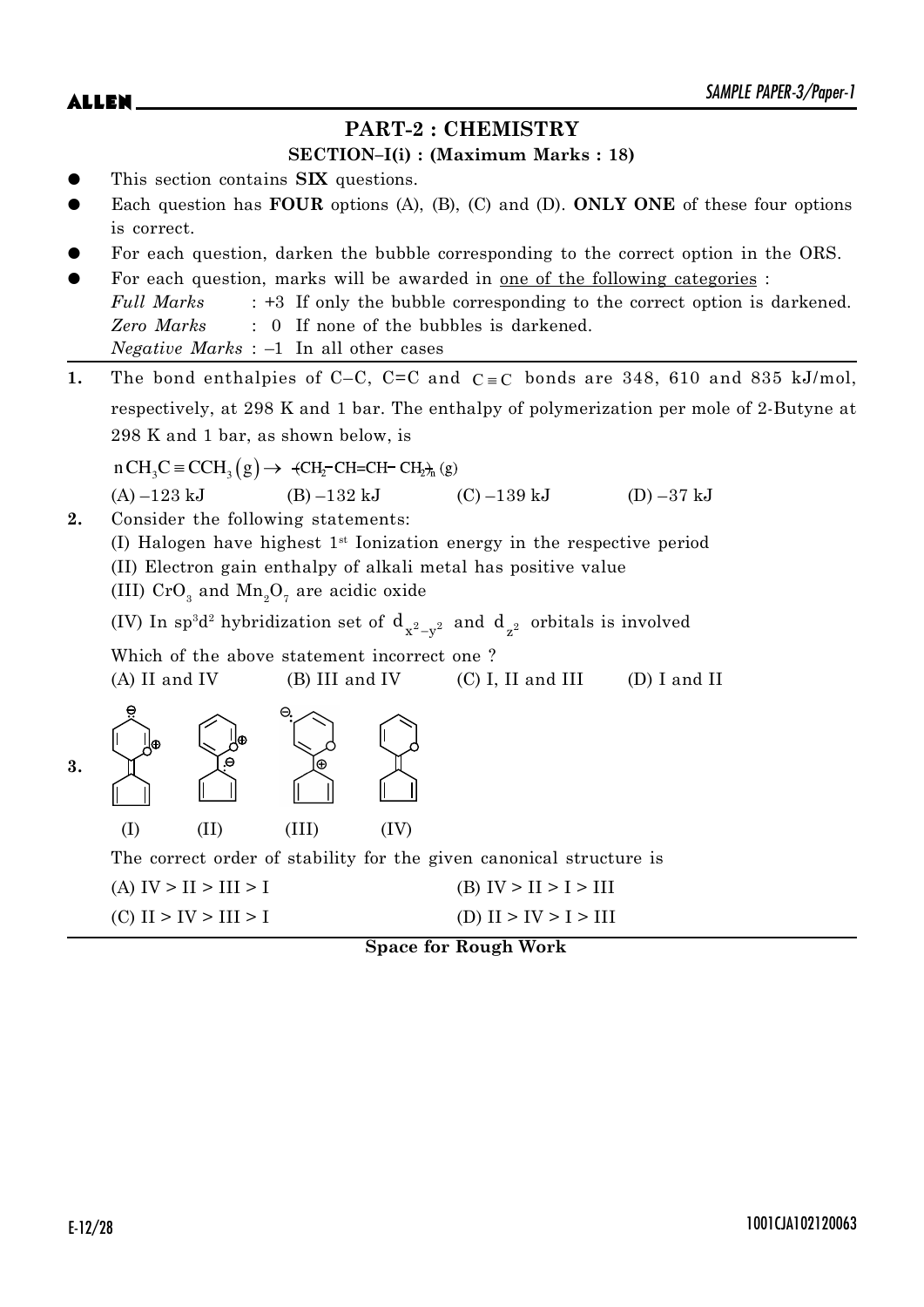**4.** For the reaction  $2NO(g) + H_2(g) \longrightarrow N_2O(g) + H_2O(l)$ 

**Experiment 1:** The value of dp  $-\frac{dp}{dt}$  was, obtained by experiment(s), 2.25 torr/sec for a pressure of 450 torr of NO(g) and 0.25 torr/sec for a pressure of 150 torr, the pressure of  $H<sub>2</sub>(g)$  being constant.

 ${\bf Experiment~2:}$  The value of  $-{\rm dp}$  /dt was  $1.90$  torr/sec for  ${\rm H_2(g)}$  pressure of  $291$   ${\rm Torr}$  and 0.951 torr/sec for  $H_2(g)$  pressure of 145 torr the pressure of NO(g) being constant.

Which analytical statement is correct on the basis of above experiment(s)

- (I) Order of reaction is 3
- (II) Order with respect to NO(g) and  $H_2$ (g) are 3 and 0 respectively
- (III) Order with respect to  $H_2(g)$  and  $NO(g)$  are 1 and 2 respectively
- (IV) Rate of reaction depend upon the concentration/pressure of reactant(s)
- (A) I, II and IV (B) I and III (C) I, III and IV (D) I only
- **5.** Which of the following pairs correctly represent the comparision of their dipole moment? (A)  $\text{CH}_3\text{Cl} < \text{CH}_3\text{F}$  (B)  $\text{CH}_3\text{Cl} < \text{CHCl}_3$  (C)  $\text{NH}_3 < \text{NF}_3$ (D)  $HCl < HF$
- **6.** What are the possible product(s) in are given chemical reaction.



**Space for Rough Work**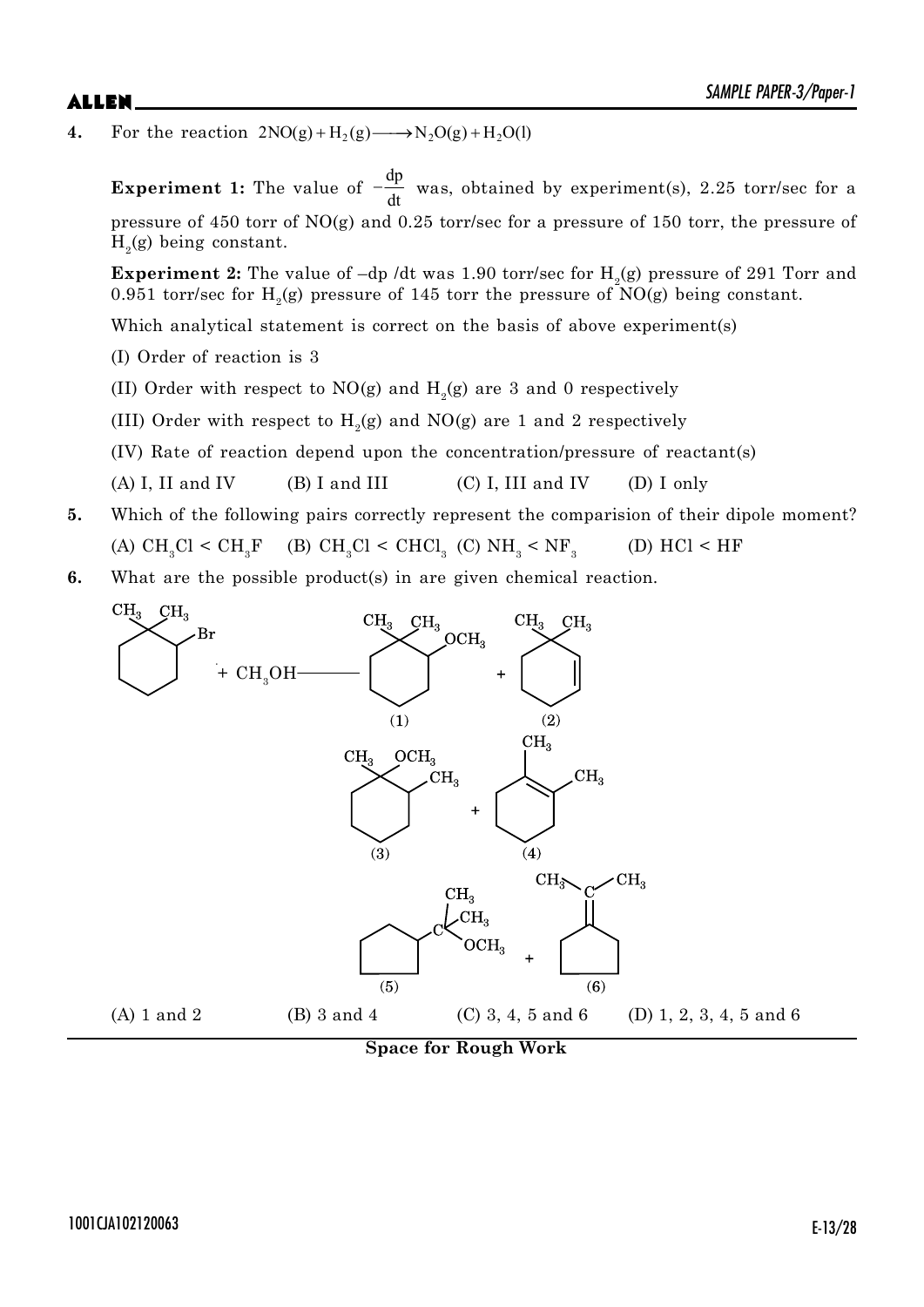## $\mathsf{ALLEN}$   $\blacksquare$

### **SECTION-I(ii) : (Maximum Marks: 24)**

- This section contains **SIX** questions.
- Each question has **FOUR** options for correct answer(s). **ONE OR MORE THAN ONE** of these four option(s) is (are) correct option(s).
- For each question, choose the correct option(s) to answer the question.
- Answer to each question will be evaluated according to the following marking scheme:

| Full Marks | $: +4$ If only (all) the correct option(s) is (are) chosen.                                      |
|------------|--------------------------------------------------------------------------------------------------|
|            | <i>Partial Marks</i> : +3 If all the four options are correct but ONLY three options are chosen. |

- *Partial Marks* : +2 If three or more options are correct but ONLY two options are chosen, both of which are correct options.
- *Partial Marks* : +1 If two or more options are correct but ONLY one option is chosen and it is a correct option.

*Zero Marks* : 0 If none of the options is chosen (i.e. the question is unanswered). *Negative Marks* : –2 In all other cases.

- z **For Example :** If first, third and fourth are the **ONLY** three correct options for a question with second option being an incorrect option; selecting only all the three correct options will result in +4 marks. Selecting only two of the three correct options (e.g. the first and fourth options), without selecting any incorrect option (second option in this case), will result in  $+2$  marks. Selecting only one of the three correct options (either first or third or fourth option), without selecting any incorrect option (second option in this case), will result in +1 marks. Selecting any incorrect option(s) (second option in this case), with or without selection of any correct option(s) will result in  $-2$  marks.
- **7.** Which of the following is/are correct statement(s).
	- (A) Lyophilic solution are reversible whereas lyophobic solution are irreversible
	- (B) Dipersed phase shows no affinity with dispersion medium in case of lyophilic colloidal
	- (C) Dipersed phase molecules of lyophilic colliodals are large enough to be in colloidal range
	- (D) Dispersed phase molecules of lyophobic colliodals are large enough to be close to upper limit of colloidal range
- **8.** Which of the following statement(s) is/are correct?
	- (A) In  $[Fe(H<sub>2</sub>O)<sub>4</sub>Cl<sub>2</sub>]Cl$ , the ligands has satisfied only the secondary valencies of ferric ion
	- (B) In  $[Fe(NH_3)_3(CN)_3]$ , the ligands has satisfied both primary and secondary valencies of ferric ion
	- (C) In  $[Fe(H, O), Cl]$ Cl, the ligands has satisfied only the secondary valencies of ferrous ion
	- (D) In  $\text{[Cu(NH)}_{3})_{4}\text{]}SO_{4}$ , the ligands has satisfied only the secondary valencies of copper ion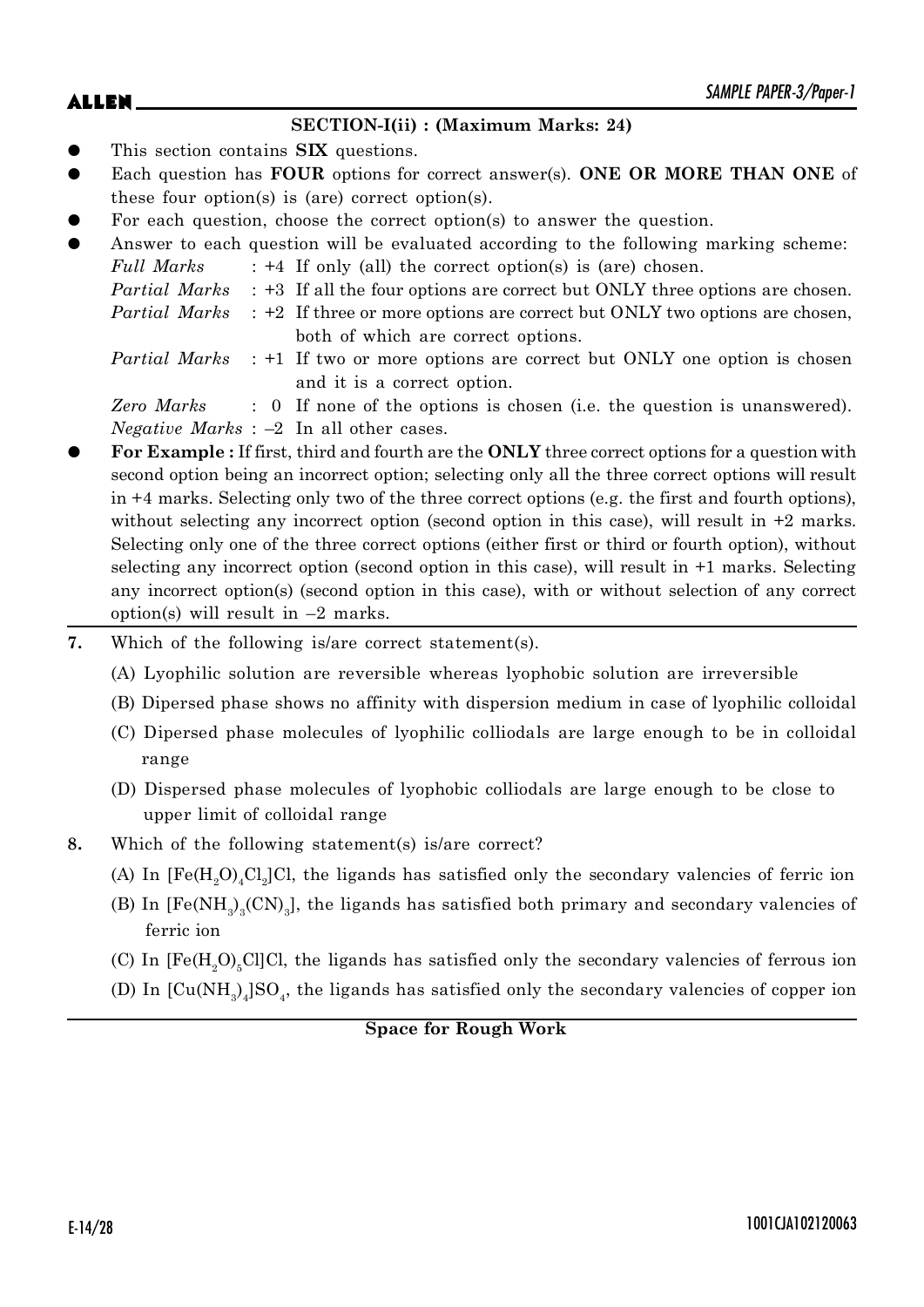- 
- **9.** Select the correct statement about Grignard reagent.
	- (A) 3 and 4 membered cyclic ethers can not be used as a solvent in the reaction in which Grignard reagent is one of the reactant
	- (B) Aryl, vinyl, allyl group can not be taken as organic part of Grignard reagent
	- (C) Grignard reagent can not be prepared from alkyl or aryl fluorides
	- (D) The role of ether is to solvolyse RMgX and also provide medium for reaction
- **10.** Acetone and carbon disulphide form binary liquid solution showing positve deviation from Raoult"s law. The normal boiling point  $(\mathrm{T_b})$  of pure acetone is less than that of pure CS<sub>2</sub>. Pick out the **incorrect** statments among the following.
	- (A) Boiling temperature of mixture is always less than boiling temperature of acetone
	- (B) Boiling temperature of Azeotropic mixture is always less than boiling temperature of pure  $CS<sub>2</sub>$
	- (C) When a small amount  $\text{CS}_2$  (less volatile component) is added to excess of acetone boiling point of resulting mixure increase
	- (D) A mixture of  $\text{CS}_2$  and  $\text{CH}_3\text{COCH}_3$  can be completely separated by simple fractional distillation
- **11.** Select the correct statement:
	- (A) Kaolinite is the ore of aluminium
	- (B) Extraction of lead from galena involves roasting in limited supply of air at moderate temperature followed by self reduction at higher temperature (to melt the charge)
	- (C) Extraction of zinc from zinc blende involves roasting followed by reduction with carbon
	- (D) Major chemical component of 'slag' formed during the extraction of iron and copper is  $FeSiO<sub>3</sub>$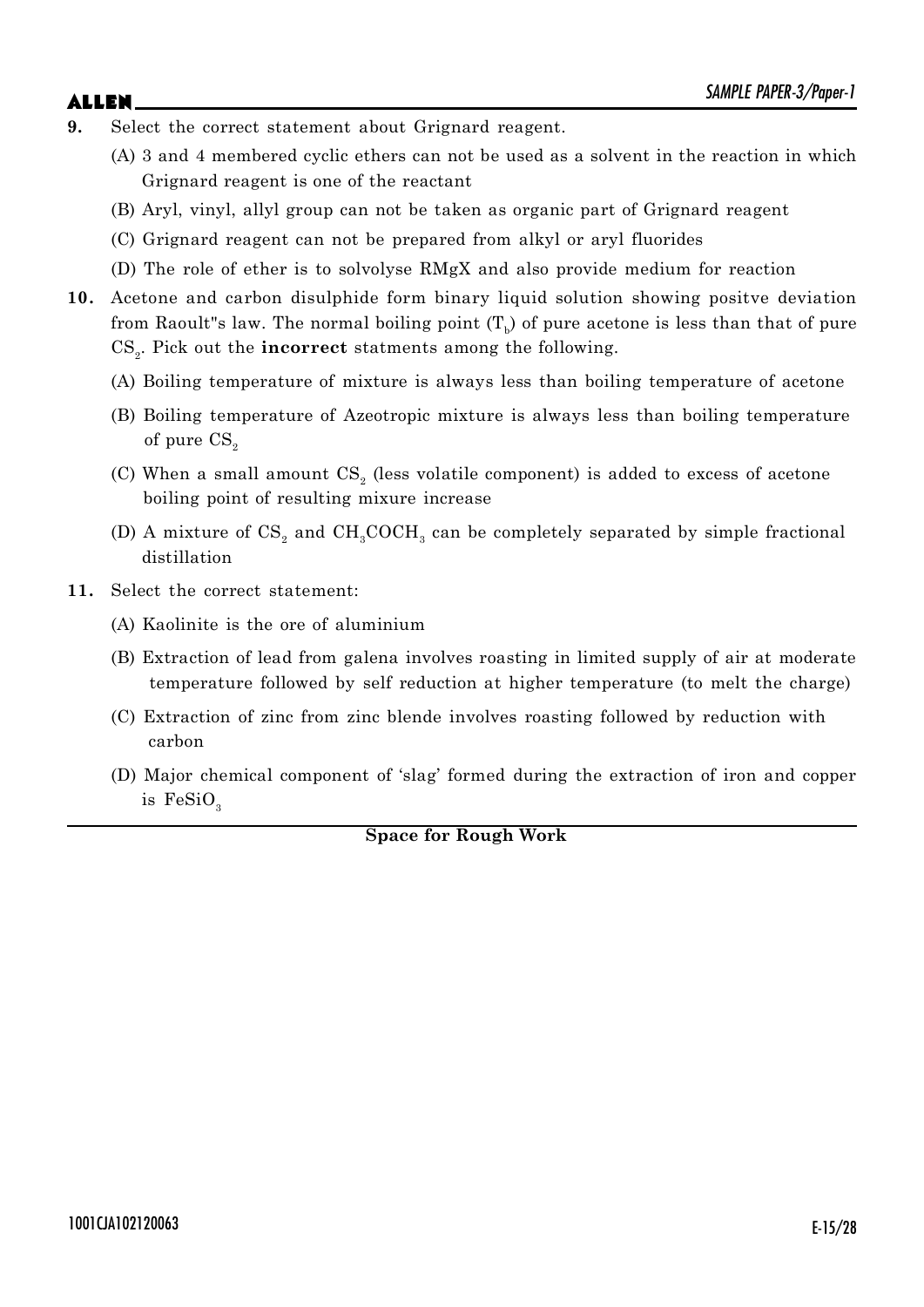**12.** Which of the following statement(s) and reaction(s) are correct:



- (C) Lactose is a disaccharide that has one acetal and one hemiacetal unit
- (D) Reaction between carbonyl compound and monohydric alcohol is not favourable in acetal formation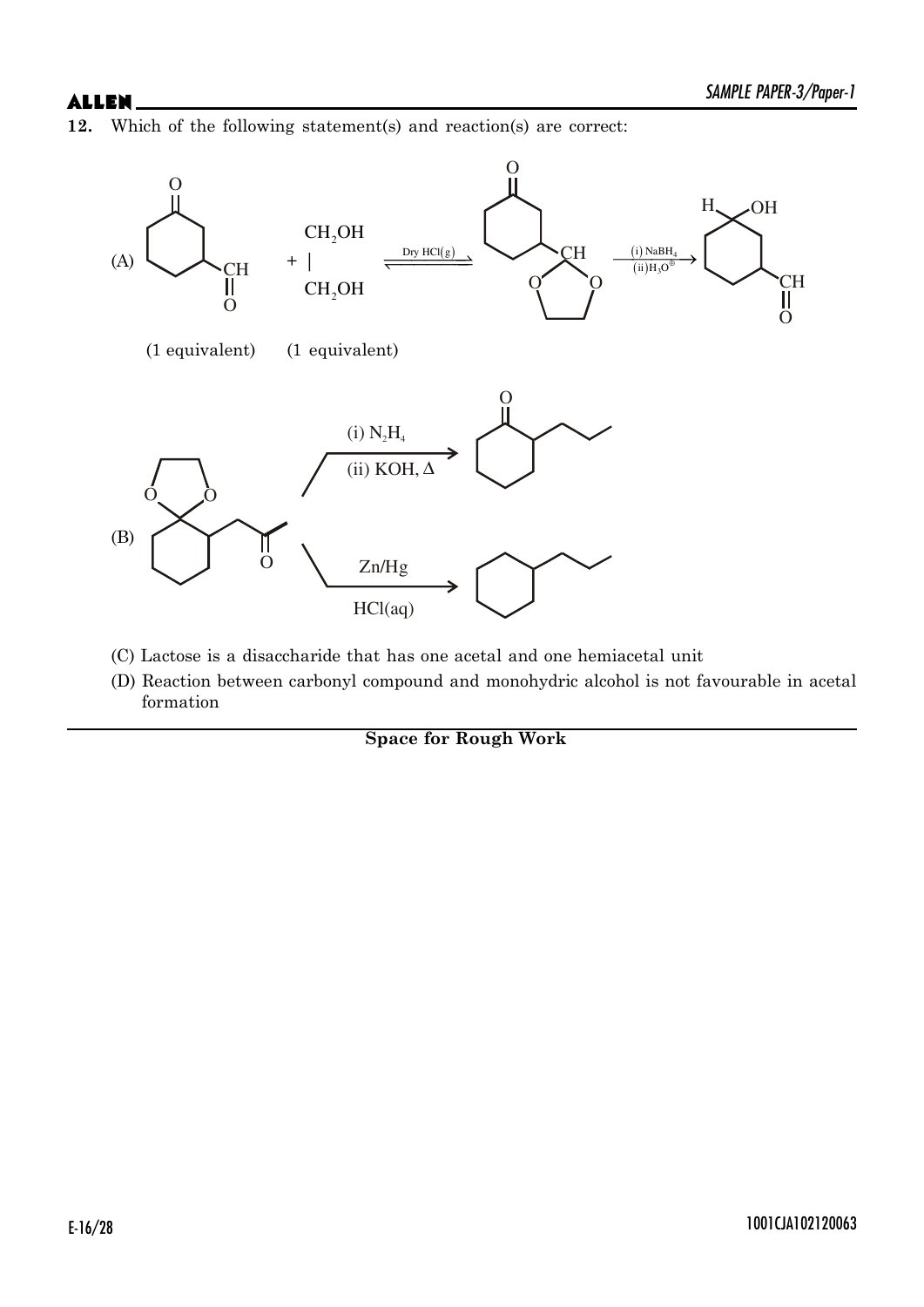## **SECTION-II : (Maximum Marks: 24)**

- This section contains **SIX** questions.
- The answer to each question is a **NUMERICAL VALUE**.
- For each question, enter the correct numerical value (in decimal notation, truncated/roundedoff to the **second decimal place**; e.g. 6.25, 7.00, –0.33, –.30, 30.27, –127.30, if answer is 11.36777..... then both 11.36 and 11.37 will be correct) by darken the corresponding bubbles in the ORS.

For Example : If answer is  $-77.25$ , 5.2 then fill the bubbles as follows.



- Answer to each question will be evaluated according to the following marking scheme: *Full Marks* : +4 If ONLY the correct numerical value is entered as answer. *Zero Marks* : 0 In all other cases.
- **1.** 0.001 mM, 100 ml HCl is titrated with 0.001 mM NaOH and conductance continuously measured, what will be the molar conductance at end point of titration.

Given that  $\lambda_{H^+}^0$ ,  $\lambda_{Na^+}^0$ ,  $\lambda_{Cl^-}^0$  and  $\lambda_{OH^-}^0$  are 349.8, 50.11, 76.34 and 198.50 Mho cm<sup>2</sup> mol<sup>-1</sup> respectively.

2. Mn<sup>+2</sup>, Fe<sup>+2</sup>, Ni<sup>+2</sup>, Cu<sup>+2</sup> ions form different type of inner and outer orbital complexes like  $[Mn(SCN)<sub>6</sub>]<sup>4-</sup>, [Fe(CN)<sub>6</sub>]<sup>4-</sup>, [Ni(NH<sub>3</sub>)<sub>6</sub>]<sup>+2</sup>, [Cu(NH<sub>3</sub>)<sub>6</sub>]<sup>+2</sup>. What is the maximum magnetic$ moment from among them.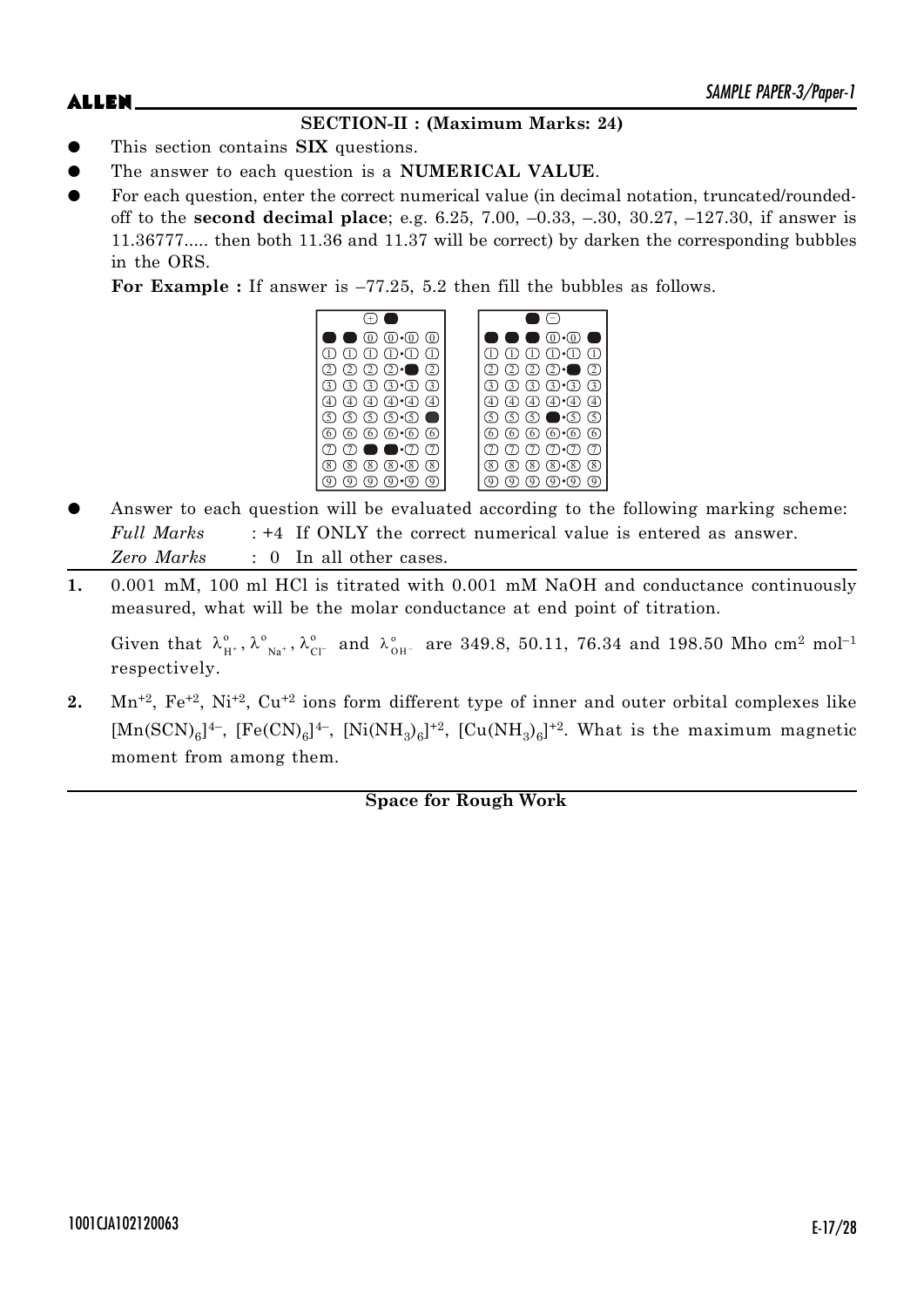**3.** In the following sequence, product P, Q, R and S are formed, if the molar mass of S is M, then what is value of M  $\frac{1}{10}$  $\overline{P}$   $\overline{P}$   $\overline{Q}$   $\overline{Q}$   $\overline{Q}$   $\overline{Q}$   $\overline{Q}$   $\overline{Q}$   $\overline{Q}$   $\overline{Q}$   $\overline{Q}$   $\overline{Q}$   $\overline{Q}$   $\overline{Q}$   $\overline{Q}$   $\overline{Q}$   $\overline{Q}$   $\overline{Q}$   $\overline{Q}$   $\overline{Q}$   $\overline{Q}$   $\overline{Q}$   $\overline{Q}$   $\overline{Q}$   $\overline{$ 3  $(\text{H})\text{C}\text{O}_2$   $(\text{H})\text{FQ}/\text{BaSO}_4$ (i) NaBH<sub>4</sub>  $\mathbf{D}$  (i) Mg/ether  $\mathbf{\Omega}$  SOCl<sub>2</sub>  $\mathbf{\Omega}$  (i) H<sub>2</sub>(g)  $2^{\mathcal{L}} = \mathcal{L} \mathcal{L} \mathbf{1} \mathcal{L} \mathcal{L} \mathbf{1} \mathcal{L}$  (ii) PBr<sub>3</sub>  $\longrightarrow \mathcal{L}$  (ii)  $\mathcal{C} \mathcal{L}$  (ii) Pd/BaSO<sub>4</sub>/quinoline  $\text{PhCH}_2C \equiv \text{CCH}_2\text{CHO}$   $\xrightarrow{\text{(i)NabH}_4} \text{P} \xrightarrow{\text{(i)Mg/ether}} \text{Q} \xrightarrow{\text{SOL}_2} \text{R} \xrightarrow{\text{(i)H}_2(g)} \text{SCH}_2 \xrightarrow{\text{(ii)H}_2(g)} \text{SCH}_2$  ${}^{\equiv}$  CCH<sub>2</sub>CHO  $\longrightarrow$   ${}^{\text{(1)N}{\text{aB}}H_4}$   ${}^{\rightarrow}$  P $\longrightarrow$   ${}^{\text{(1)Mg/ether}}$  Q $\longrightarrow$  R $\longrightarrow$   ${}^{\text{(1)H}_2(g)}$ 

3

Œ

 $(iii)$  H<sub>3</sub>O

**4.** Calculate  $\Delta G_{\text{reaction}}$  (kJ/mol) for the given reaction at 300 K.

 $A_{2(g)} + B_{2(g)} \rightleftharpoons 2AB_{(g)}$ 

and at partial pressure of  $10^{-2}$  bar,  $10^{-1}$  bar and  $10^{-4}$  bar respectively for  $\mathrm{A}_2^{}$ ,  $\mathrm{B}_2^{}$  and  $\mathrm{AB}$ . **Given:**

| $\Delta H_f^{\circ}$ AB = 180 kJ/mol;              | $\Delta H_f^{\circ}$ A <sub>2</sub> = 60 kJ/mol |
|----------------------------------------------------|-------------------------------------------------|
| $\Delta H_f^o$ B <sub>2</sub> = 29.5 kJ/mol;       | $\Delta S_f^{\circ}$ AB = 210 J/K mol           |
| $\Delta S_f^{\circ}$ A <sub>2</sub> = 190 J/K mol; | $\Delta S_f^o$ B <sub>2</sub> = 205 J/K mol     |
| $0.000 D 0.00 - 2720 U 1$                          |                                                 |

Use: 2.303 R x 300 = 5750 J/mole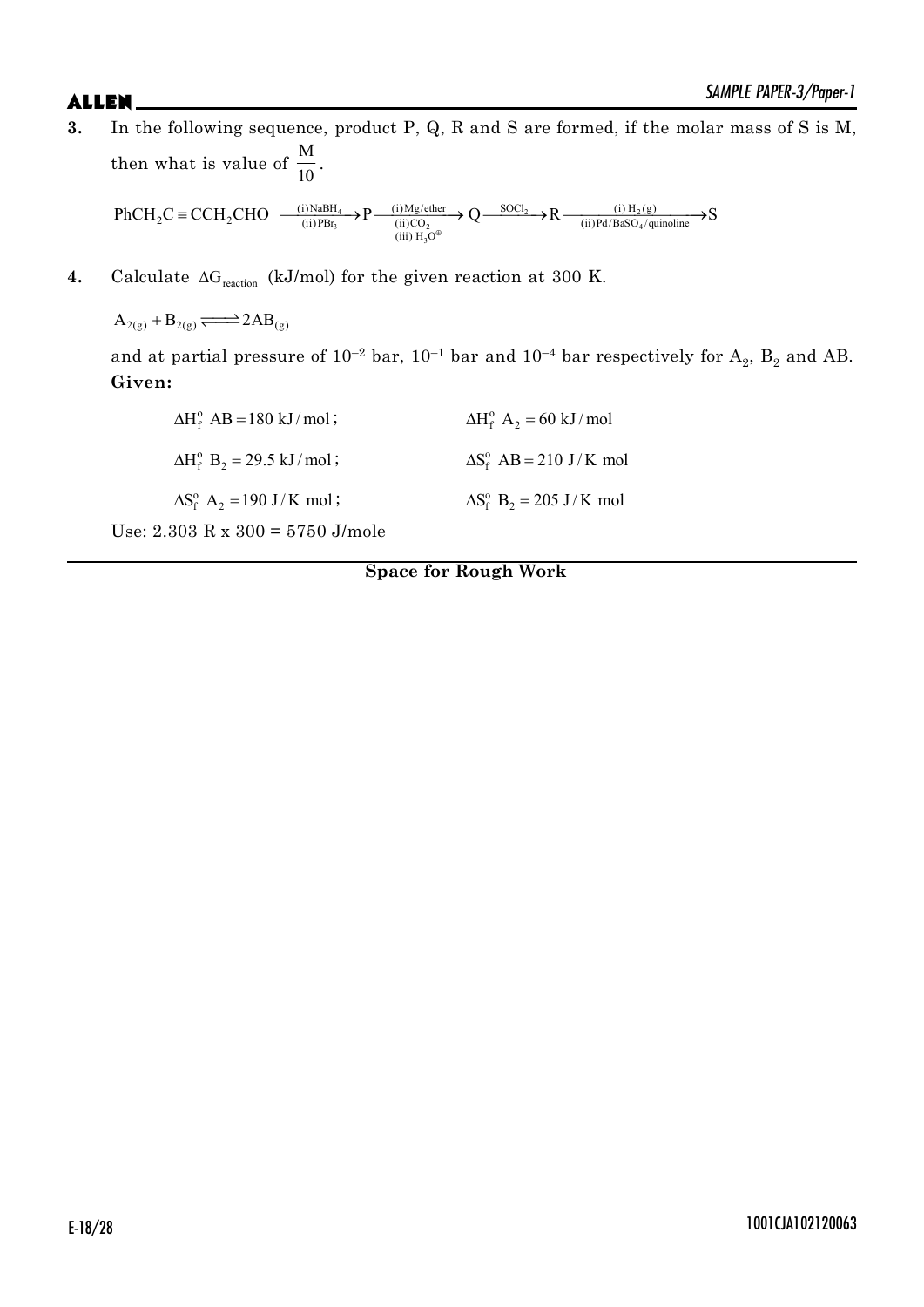- **5.** 4 gm calcium burns in excess nitrogen to produce a white powder which dissolves in sufficient water to produce a gas (A) and an alkaline solution. The solution on bubbling dry air produces a solid (B) on the surface. Calculate amount of B in gm. (assume 100% conversion in each reaction)
- **6.** In the following sequence the products are P, Q, R, S and T



 $\therefore$  T is a red colour compound, What is the degree of unsaturation in T.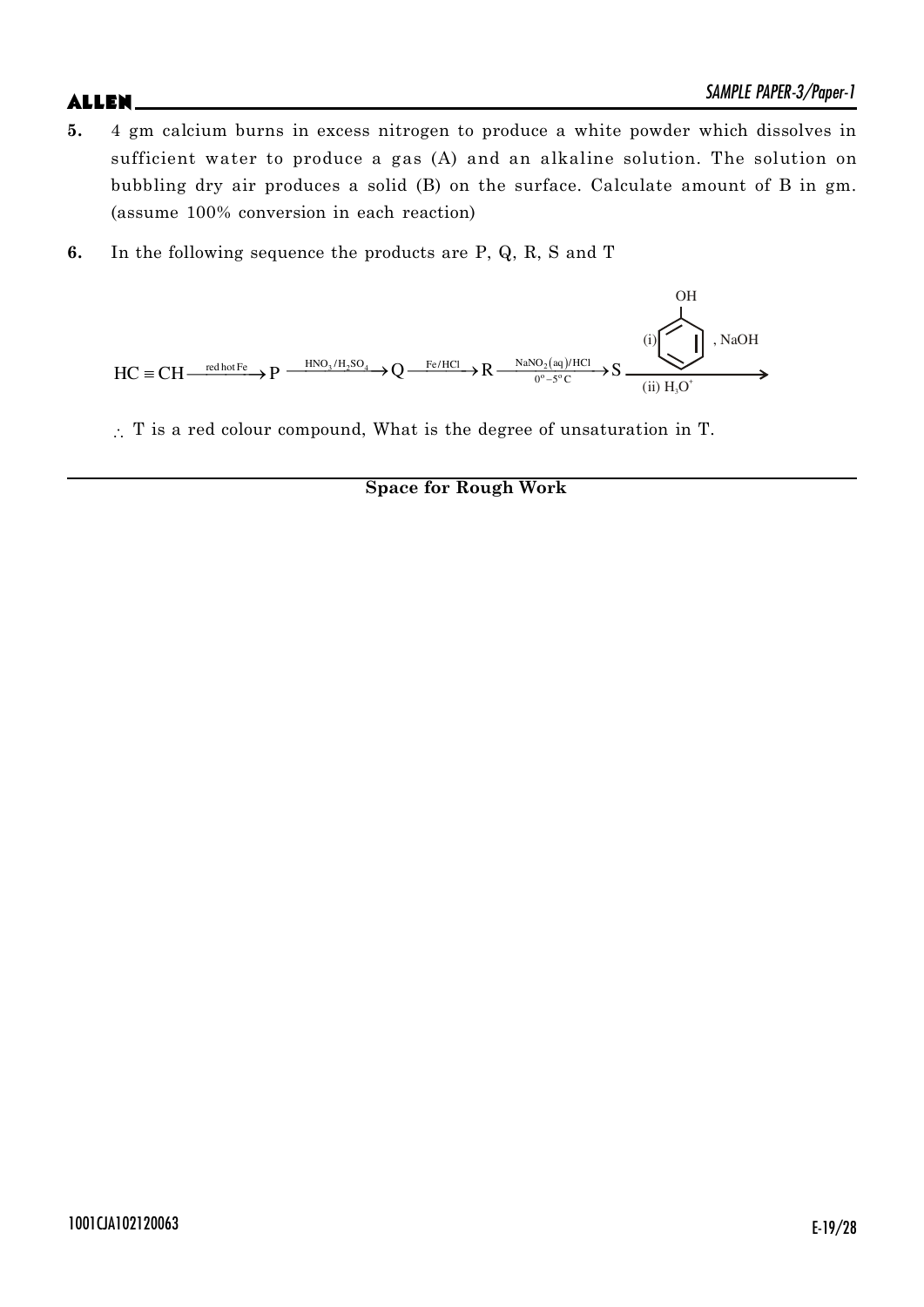## **PART-3 : MATHEMATICS**

## **SECTION–I(i) : (Maximum Marks : 18)**

- This section contains **SIX** questions.
- Each question has **FOUR** options (A), (B), (C) and (D). **ONLY ONE** of these four options is correct.
- For each question, darken the bubble corresponding to the correct option in the ORS.
- For each question, marks will be awarded in one of the following categories : *Full Marks* : +3 If only the bubble corresponding to the correct option is darkened. *Zero Marks* : 0 If none of the bubbles is darkened. *Negative Marks* : –1 In all other cases
- **1.** The locus of centre of the circle of radius 3 which touches the locus of P obtained by

2PA = 3PB {where  $A(9\sqrt{2}, 9\sqrt{2})$  and  $B(4\sqrt{2}, 4\sqrt{2})$  are given fixed points} externally, is :

(A)  $x^2 + y^2 = 81$  (B)  $x^2 + y^2 = 144$  (C)  $x^2 + y^2 = 225$  (D)  $x^2 + y^2 = 324$ 

**2.** The number of integral solutions for a,b,c and d of the equation a  $b \text{ c d} = 2021$  is :

(A) 16 (B) 32 (C) 64 (D) 128

**3.** Suppose a, b denote the distinct real roots of the quadratic polynomial  $x^2 + 20x - 2020$  and suppose c, d denote the distinct complex roots of the quadratic polynomial  $x^2 - 20x + 2020$ . Then the value of

 $ac(a - c) + ad(a - d) + bc(b - c) + bd(b - d)$ 

is

(A) 0 (B) 8000 (C) 8080 (D) 16000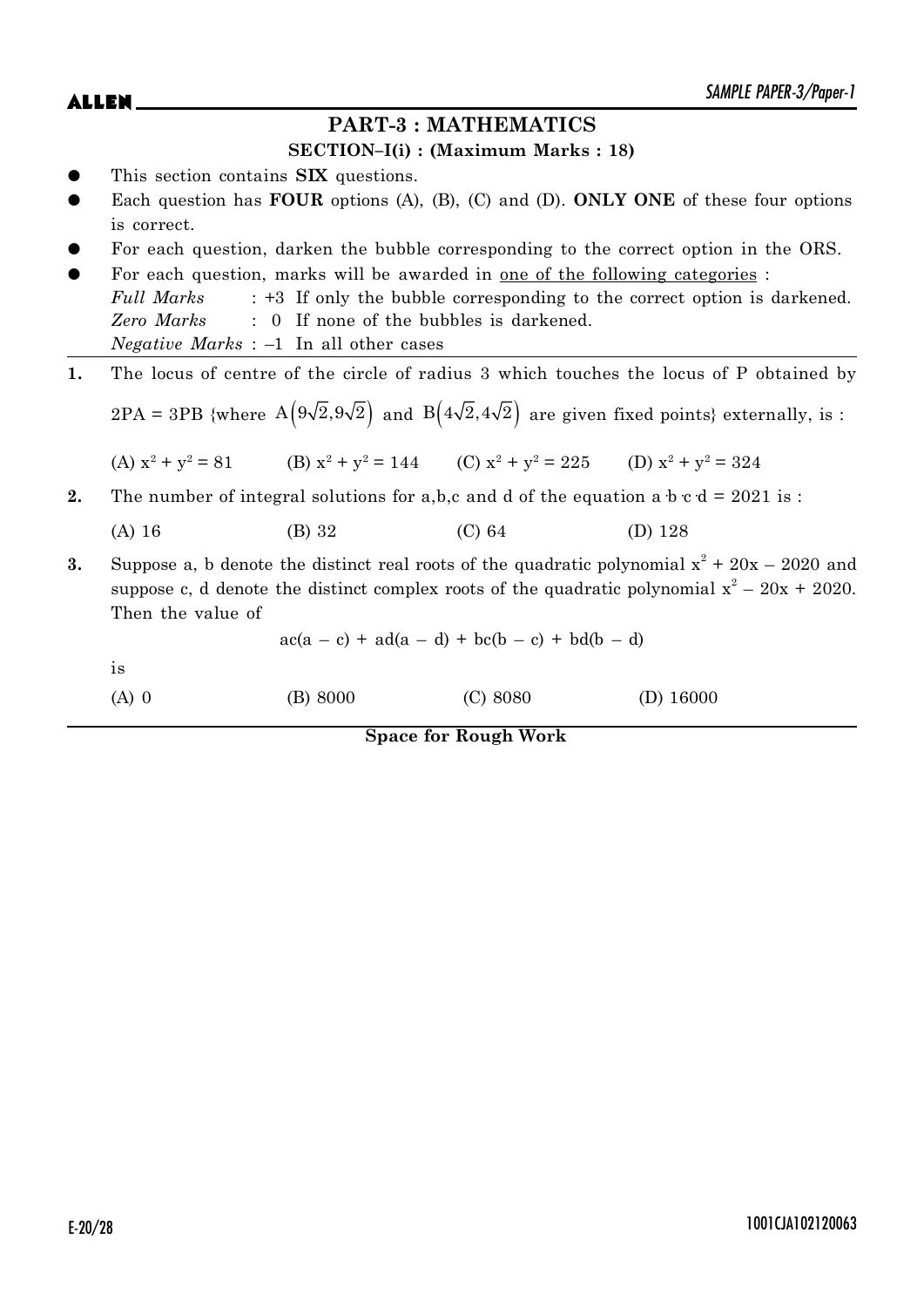1

4. Let 
$$
\int \frac{x^2 - x + 2}{(x + 1)(x - 1)^3} dx = A \ln|x + 1| + B \ln|x - 1| + \frac{C}{x - 1} + \frac{D}{(x - 1)^2} + E
$$
, where E is an arbitrary

constant then which of the following is correct ? (A, B, C, D are real constants)

- (A)  $A + D = C + 2B$  (B)  $A + D = C 2B$ (C)  $A + D = C + B$  (D)  $A + D = C - B$
- **5.** Let  $f: R \to R$  be such that  $f(1)=\sqrt{2}$  and  $f'(1)=2\sqrt{2}$ , then the value of  $(1+x)$  $\overline{(1)}$ x  $x\rightarrow 0$  $f(1 + x)$  $\lim_{x\to 0} \left( \frac{1}{1} \right)$  $(f(1+x))^x$  $\frac{1}{\alpha}$  $(1)$  ) equals

(A) 1 (B) 
$$
e^{\frac{1}{2}}
$$
 (C)  $e^2$  (D)  $e^3$ 

**6.** If  $\theta \in \left[0, \frac{\pi}{108}\right]$ , then range of the function  $f(\theta) = \frac{2\sin\theta}{\cos 3\theta} + \frac{2\sin 3\theta}{\cos 9\theta} + \frac{2\sin 9\theta}{\cos 27\theta}$  + tan  $\theta$ ) =  $\frac{2\sin\theta}{\cos\theta} + \frac{2\sin 3\theta}{\cos\theta} + \frac{2\sin 9\theta}{\cos\theta} + \tan\theta$  $\theta$   $\cos 9\theta$   $\cos 27\theta$ is :

(A)  $\left[0, \sqrt{2} - 1\right]$  (B)  $\left[0, \sqrt{2} + 1\right]$  (C)  $\left[0, 1\right]$  (D)  $\left[0, \infty\right]$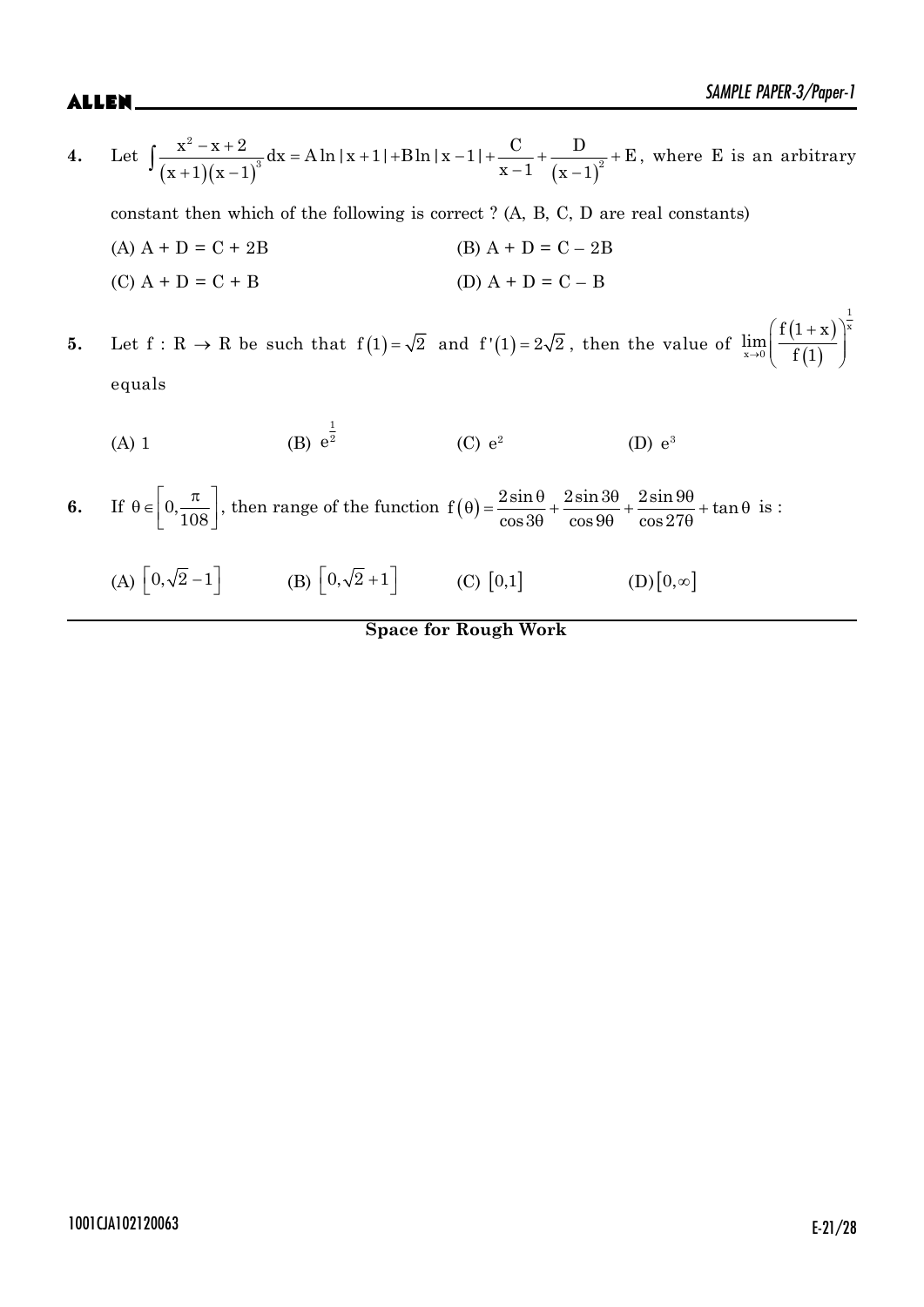### **SECTION-I(ii) : (Maximum Marks: 24)**

- This section contains **SIX** questions.
- Each question has **FOUR** options for correct answer(s). **ONE OR MORE THAN ONE** of these four option(s) is (are) correct option(s).
- For each question, choose the correct option(s) to answer the question.

| $\bullet$ |            | Answer to each question will be evaluated according to the following marking scheme:             |
|-----------|------------|--------------------------------------------------------------------------------------------------|
|           | Full Marks | $: +4$ If only (all) the correct option(s) is (are) chosen.                                      |
|           |            | <i>Partial Marks</i> : +3 If all the four options are correct but ONLY three options are chosen. |
|           |            | <i>Partial Marks</i> : +2 If three or more options are correct but ONLY two options are chosen,  |
|           |            | both of which are correct options.                                                               |
|           |            | <i>Partial Marks</i> : +1 If two or more options are correct but ONLY one option is chosen       |
|           |            | and it is a correct option.                                                                      |
|           |            |                                                                                                  |

*Zero Marks* : 0 If none of the options is chosen (i.e. the question is unanswered). *Negative Marks* : –2 In all other cases.

- z **For Example :** If first, third and fourth are the **ONLY** three correct options for a question with second option being an incorrect option; selecting only all the three correct options will result in +4 marks. Selecting only two of the three correct options (e.g. the first and fourth options), without selecting any incorrect option (second option in this case), will result in  $+2$  marks. Selecting only one of the three correct options (either first or third or fourth option), without selecting any incorrect option (second option in this case), will result in +1 marks. Selecting any incorrect option(s) (second option in this case), with or without selection of any correct option(s) will result in  $-2$  marks.
- **7.** DG and CF are two poles of same height situated 5m apart from each other such that D and C are the top of the poles and G and F are the feet of poles on the ground. Two observers stand on the line joining the feet of poles on opposite sides of the poles at points A and B, at a distance 23 m from each other, such that A-G-F-B, in order, are collinear. If the distance between A and C is 25m and B and D is 17 m, then
	- (A) the distance between A & D will be  $15\sqrt{2}m$
	- (B) the distance between A & D will be  $15\sqrt{3}m$
	- (C) the distance between B & C will be  $9\sqrt{3m}$
	- (D) the distance between B & C will be  $3\sqrt{26m}$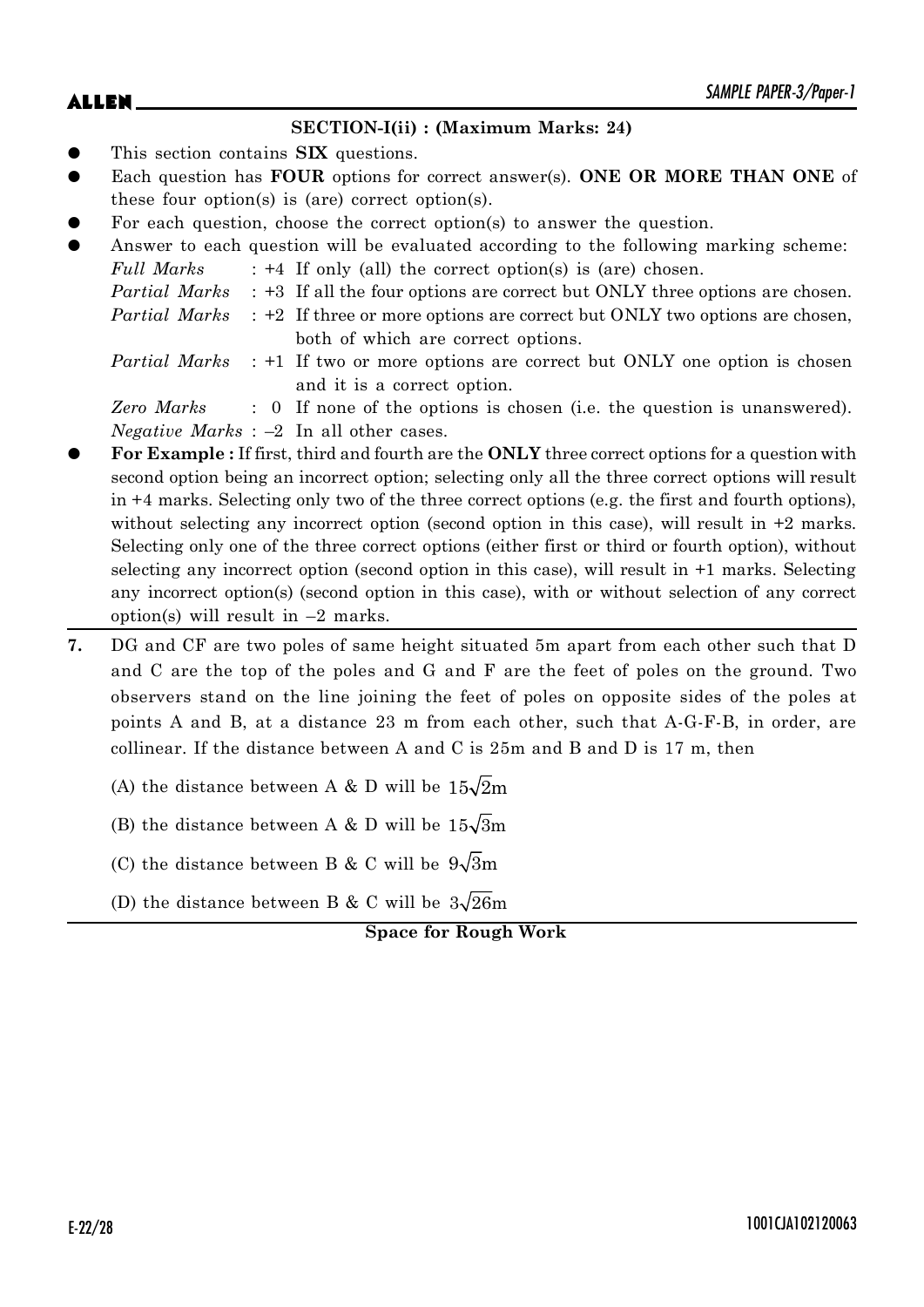**8.** The value of  $\frac{1}{2} \cos^{-1} \frac{3}{5} + \frac{1}{2} \tan^{-1} \frac{12}{5}$  $\frac{2}{2}$ cos<sup>-1</sup> $\frac{1}{5}$  +  $\frac{1}{2}$ tan<sup>-1</sup>  $\frac{1}{5}$  is equal to

(A) 
$$
\tan^{-1}\frac{1}{2} + \tan^{-1}\frac{2}{3}
$$
  
\n(B)  $\sin^{-1}\frac{1}{\sqrt{5}} + \cos^{-1}\frac{3}{\sqrt{13}}$   
\n(C)  $\cos^{-1}\frac{2}{\sqrt{5}} + \sin^{-1}\frac{2}{\sqrt{13}}$   
\n(D)  $\tan^{-1}\frac{1}{4} + \tan^{-1}\frac{2}{9} + \cot^{-1}\frac{3}{2}$ 

- **9.** Let  $y = x^2 + ax + 1$  be a parabola such that no point of it lies below x axis. A tangent to this parabola at its point of intersection with the y axis also touches the circle  $x^2 + y^2 = r^2$ . Then -
	- (A) The number of integral values of 'a' is 3
	- (B) The radius of the circle when 'a' attains its maximum value is 1  $\bf{5}$
	- (C) The slope of the tangent when radius of the circle is maximum is 0
	- (D) The minimum area bounded by the tangent and the coordinate axes is 1 4

**10.** Let 
$$
z_1, z_2 \in C
$$
 such that  $|z_1 - z_2| = 4$  and  $|z_1| < |z_2|$ , then -

(A) 
$$
|z_1| + |z_2| = 4 \Rightarrow \arg\left(\frac{z_1}{z_2}\right) = \pi
$$
  
\n(B)  $|z_1| + |z_2| = |z_1 + z_2| \Rightarrow \arg\left(\frac{z_1}{z_2}\right) = 0$   
\n(C)  $|z_1| - |z_2| = -4 \Rightarrow \arg\left(\frac{z_1}{z_2}\right) = \pi$   
\n(D)  $|z_2| - |z_1| = |z_1 + z_2| \Rightarrow \arg\left(\frac{z_1}{z_2}\right) = 0$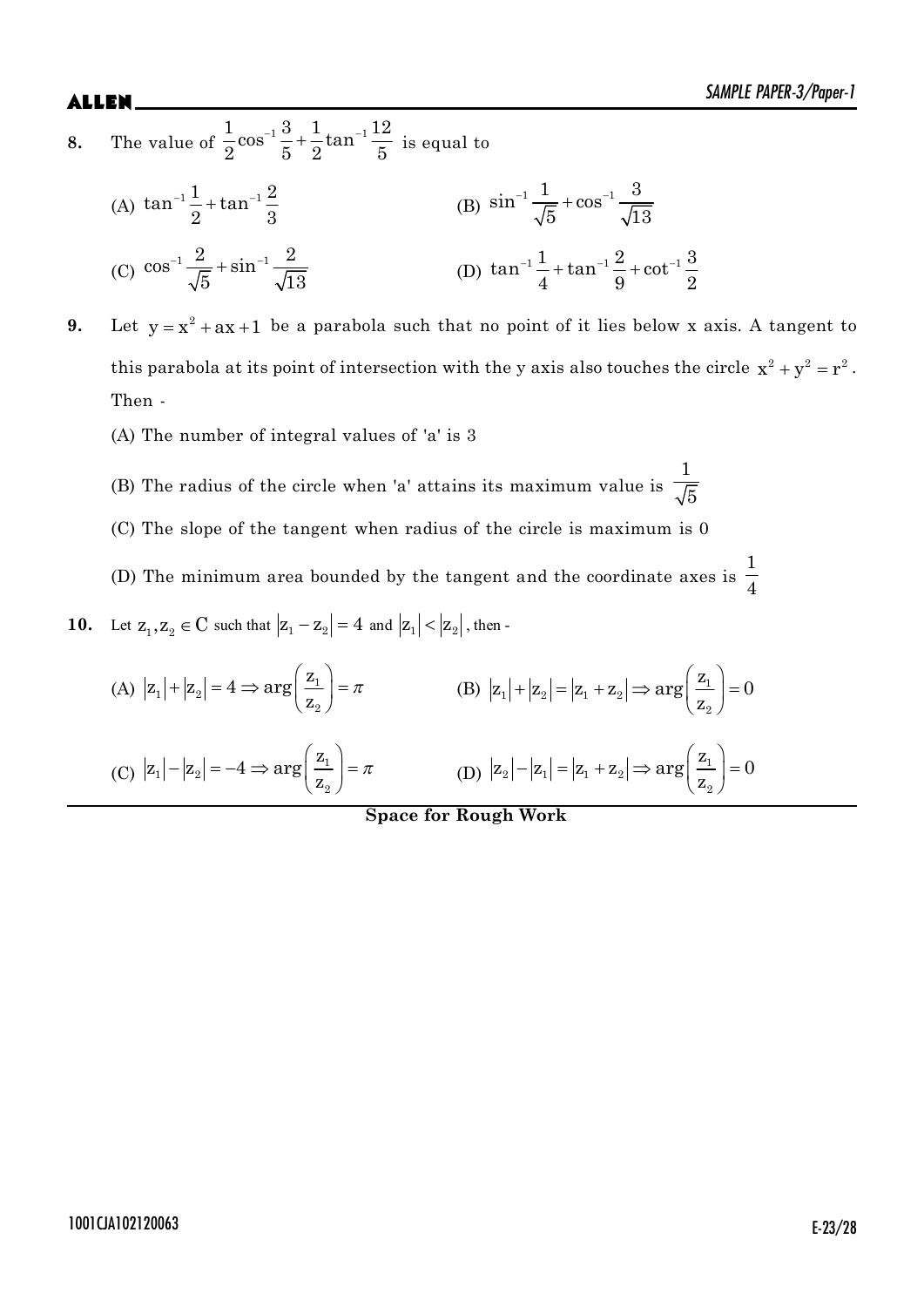**11.** An instructor has a question bank consisting of 300 easy true/false type questions, 200 difficult true/false type questions, 500 easy multiple choice questions and 400 difficult multiple choice questions. If a question is selected at random from the question bank then the probability that the selected question is

(A) an easy question given that it's a multiple choice question is 8 9

- (B) a multiple choice question given that it's an easy question is 5 8
- (C) a difficult question given that it's a true/false type question is 2 5
- (D) an easy true-false question is  $\frac{3}{5}$ 14
- **12.** Let A and B be invertible square matrices of order 'n' where  $n \geq 3$ , is an odd number. Then which of the following statement(s) is / are true ?
	- (A) adj (adjA) =  $|A|^{n-2}A$
	- $(B)$  adj  $(AB)^T = (adj A)^T (adj B)^T$
	- (C)  $|adj(adj A)| = |A|^{n-3}$
	- (D)  $A^2B^2-B^2A^2$  will be an invertible matrix if A and B are skew symmetric and symmetric matrices respectively.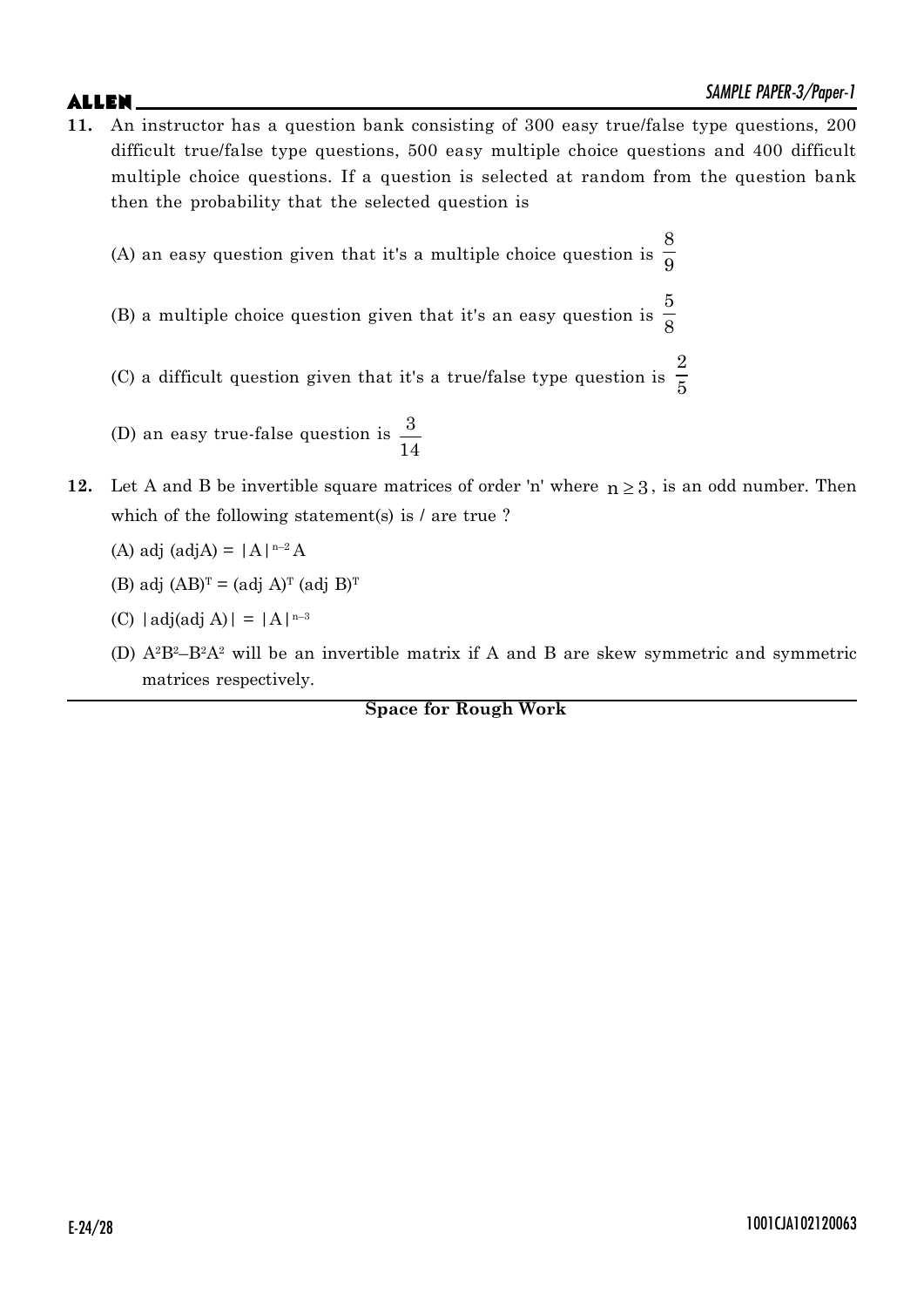## **SECTION-II : (Maximum Marks: 24)**

- This section contains **SIX** questions.
- The answer to each question is a **NUMERICAL VALUE**.
- For each question, enter the correct numerical value (in decimal notation, truncated/roundedoff to the **second decimal place**; e.g. 6.25, 7.00, –0.33, –.30, 30.27, –127.30, if answer is 11.36777..... then both 11.36 and 11.37 will be correct) by darken the corresponding bubbles in the ORS.

**For Example :** If answer is –77.25, 5.2 then fill the bubbles as follows.

| $(0, 0) \cdot (0, 0)$                                                                     | $(0) \cdot (0)$                                                                                  |
|-------------------------------------------------------------------------------------------|--------------------------------------------------------------------------------------------------|
| $\textcircled{1}$ $\textcircled{1}$ $\textcircled{1}$ $\textcircled{1}$ $\textcircled{1}$ | $\textcircled{\tiny{1}}\cdot\textcircled{\tiny{1}}$<br>T)                                        |
| $(2)$ $(2)$ $\cdot$<br>(2)<br>$\circled{2}$                                               | (2)<br>⊖                                                                                         |
| $(3)$ $(3)$ $(3)$ $(3)$                                                                   | $(3) \cdot (3)$<br>(3)<br>(3)                                                                    |
| $\textcircled{4}$ $\textcircled{4}$ $\cdot \textcircled{4}$ $\textcircled{4}$             | $\bigoplus$ • $\bigoplus$<br>$\overline{4}$<br>(4)                                               |
| டு டு டு டு•்டு <b>—</b>                                                                  | டு ட <b>ெ</b> டு டு<br>(5)                                                                       |
| 6 6 6 6 6 6                                                                               | $\circledcirc$ $\circledcirc$ $\circledcirc$<br>(6)<br>$\cdot 6$                                 |
| $\cdot$ $\tau$<br>(7)                                                                     |                                                                                                  |
| $(8)$ $(8)$ $(8)$<br>(8)<br>(8)                                                           | 8<br>(8)<br>$\overline{\mathcal{E}}$<br>$\overline{\mathcal{8}}$<br>$\overline{8}$<br>$\sqrt{8}$ |
|                                                                                           |                                                                                                  |

- Answer to each question will be evaluated according to the following marking scheme: *Full Marks* : +4 If ONLY the correct numerical value is entered as answer. *Zero Marks* : 0 In all other cases.
- **1.** A cone is made from a circular sheet of radius  $\sqrt{3}$  by cutting out a sector and keeping the cut edges of the remaining piece together. Find the maximum volume attainable for the cone.
- **2.** If  $x \ln x > k(x-1) \ln x \quad \forall x > 1$ , then find the greatest possible such integral value of k.
- **3.** Let  $f(x) = \int_0^x \frac{2t+1}{t^2-2t+2} dt \forall x \in [-1,1]$  $f(x) = \int_0^x \frac{2t+1}{t^2-2t+2} dt \,\forall x \in [-1,1]$  $t^2 - 2t + 2$  $=\int_0^x \frac{2t+1}{t^2-2t+2} dt \,\forall x \in [-1,1]$ . If the range of  $f(x)$  be [a, b] where  $a,b \in R$  then

 $a + b = ln\left(\frac{m}{m}\right) + 3tan^{-1}\left(\frac{p}{m}\right)$  $n \int$  q  $s + b = \ln\left(\frac{m}{n}\right) + 3\tan^{-1}\left(\frac{p}{q}\right)$  where  $m, n, p, q \in N$  such that m & n are coprime to each other

so as  $p \& q$ . Evaluate  $m + n + p + q$ .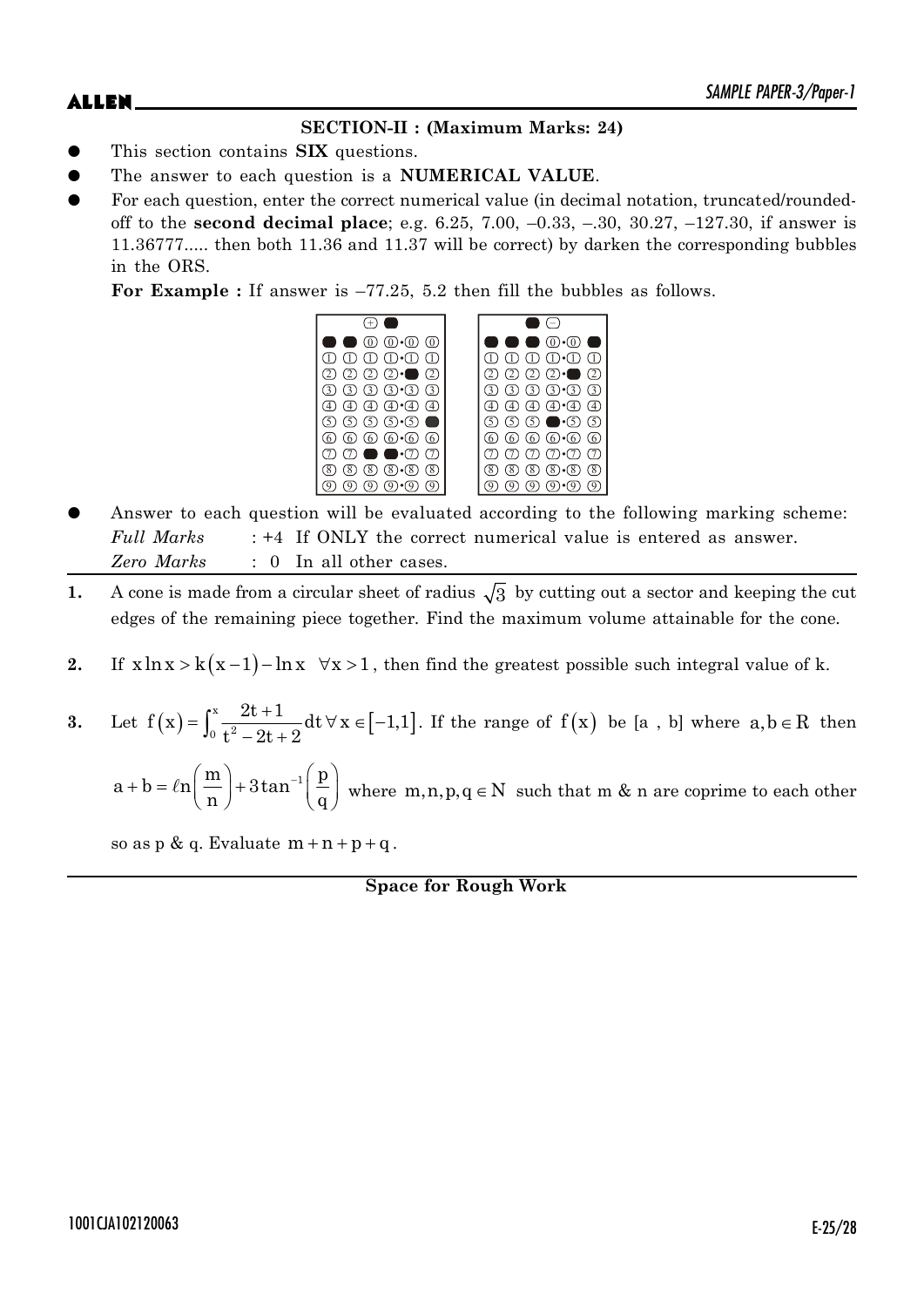- **4.** Let  $P(x_0, y_0)$  be a point on the curve  $C: (x^2 11)(y + 1) + 4 = 0$  where  $x_0, y_0 \in N$ . Find the area of the triangle formed by the normal drawn to the curve C at P and the cordinate axes.
- **5.** The solution of differential equation  $\frac{dy}{dx} = 3x^2y^2 \frac{6y}{x^2}$  $dx$  x  $=3x^2y^2 - \frac{6y}{y}$  such that  $y(1) = \frac{1}{2}$ 3  $=\frac{1}{2}$  is given by

$$
y = \frac{1}{x^m \left(1 + n \cdot x^p\right)}
$$
 where  $m, n, p \in N$ . Find the value of  $m^2 + n^2 + p^2$ .

**6.** In a triangle PQR, let  $\vec{a} = \overline{QR}, \vec{b} = \overline{RP}$  and  $\vec{c} = \overline{PQ}$ . If

 $|\vec{a}| = 3$ ,  $\overline{a}$  $|b| = 4$  and  $\overline{a}$  $\vec{a}$   $\vec{b}$  $\frac{a \cdot (c - b)}{\vec{a} + \vec{b}}$  $\vec{a}.(\vec{c}-b)$  $\vec{c} \cdot (\vec{a} - b)$  =  $^{+}$  $\vec{a}$  $\frac{14}{7}$   $\frac{1}{16}$ |a|  $\frac{|\mathbf{a}|}{|\mathbf{a}| + |\mathbf{b}|}$ , then the value of  $|\mathbf{a} \times$ G G <sup>2</sup> a b is \_\_\_\_\_\_